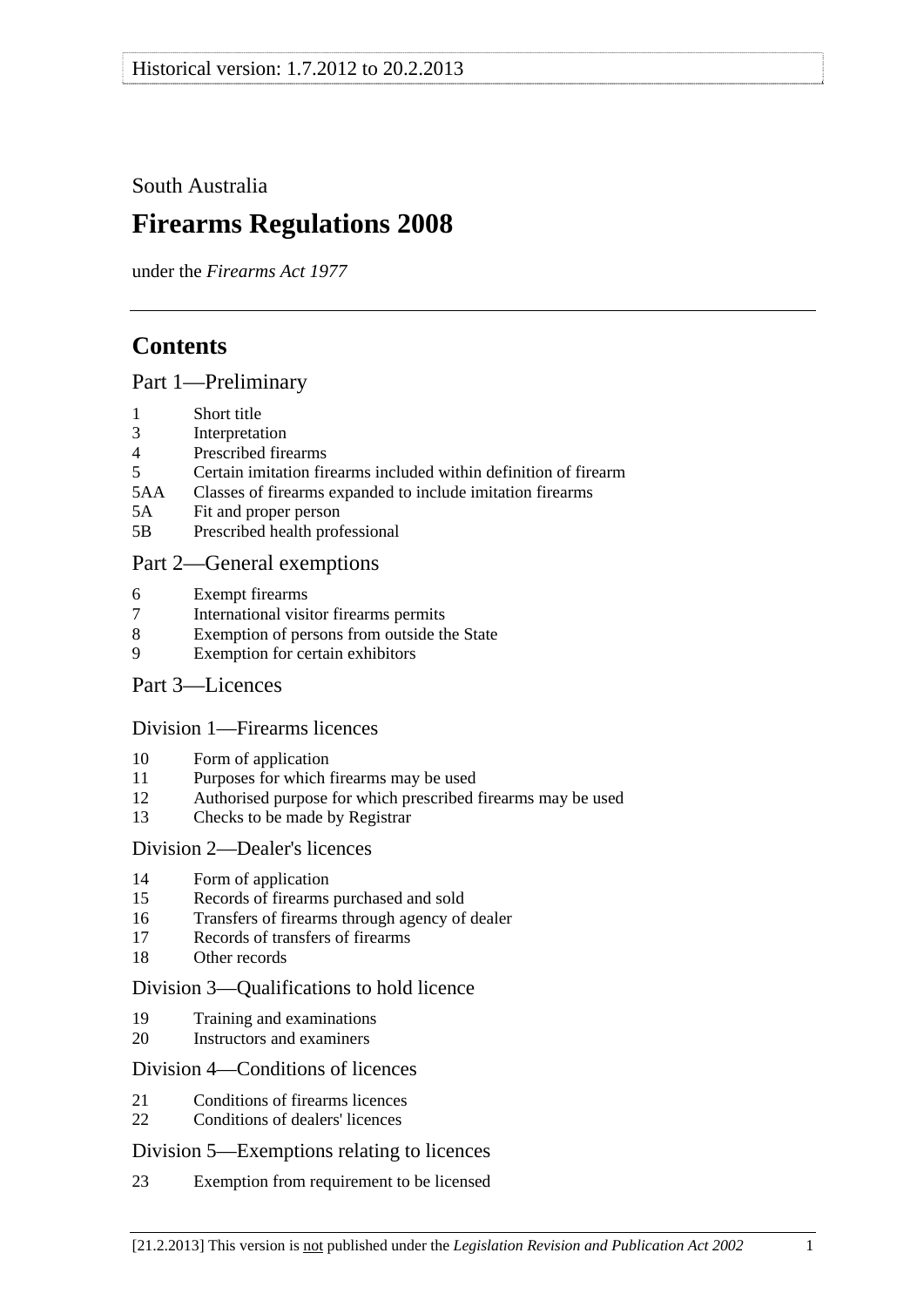#### [24 Exemption of juniors from certain provisions](#page-17-0)

#### [Division 6—General](#page-18-0)

- [25 Company nominee](#page-18-0)
- [26 Replacement of licence](#page-18-0)
- [27 Reporting obligations of prescribed persons](#page-18-0)

## [Part 4—Acquisition and registration of firearms](#page-18-0)

- [28 Application for permits](#page-18-0)
- [29 Checks to be made by Registrar](#page-19-0)
- [30 Application to register firearm](#page-19-0)
- [31 Acquisition of class C firearms](#page-19-0)
- [32 Nature of alteration, loss, theft or destruction of firearm](#page-19-0)
- [33 Acquisition of class H firearms](#page-19-0)
- [34 Certificate of registration](#page-20-0)

#### [Part 5—Acquisition of ammunition](#page-20-0)

- [35 Application for permit](#page-20-0)
- [36 Limit on quantity of ammunition](#page-20-0)
- [37 Exemption—acquisition and supply of gas cylinders](#page-21-0)

#### [Part 6—Security of firearms and ammunition](#page-21-0)

- [38 Security of firearms](#page-21-0)
- [39 Possession of prescribed firearms](#page-21-0)
- [40 Possession of firearms by dealers](#page-21-0)
- [41 Ammunition](#page-22-0)
- [42 Security of dealer's building](#page-22-0)
- [43 Exemption from Part](#page-22-0)

#### [Part 7—Recognised bodies](#page-22-0)

#### [Division 1—Recognised firearms clubs](#page-22-0)

- [44 Application for recognition](#page-22-0)
- [45 Certificate of recognition](#page-23-0)
- [46 Approval of Registrar required for alteration to range](#page-23-0)
- [47 Club to inform Registrar of change](#page-23-0)
- [48 Acceptance of new members](#page-24-0)
- [49 Records to be kept by clubs](#page-24-0)
- [50 Change in membership](#page-24-0)

#### [Division 2—Recognised paint-ball operators and recognised commercial range](#page-25-0)  [operators](#page-25-0)

- [51 Application for recognition of paint-ball operator](#page-25-0)
- [52 Application for recognition of commercial range operator](#page-25-0)
- [53 Certificate of recognition](#page-26-0)
- [54 Alteration of grounds or range](#page-26-0)
- [55 Operator to inform Registrar of change](#page-26-0)

#### [Part 8—Miscellaneous](#page-27-0)

- [55A Disposal of forfeited or surrendered firearms etc](#page-27-0)
- [55B Register of firearms prohibition orders](#page-27-0)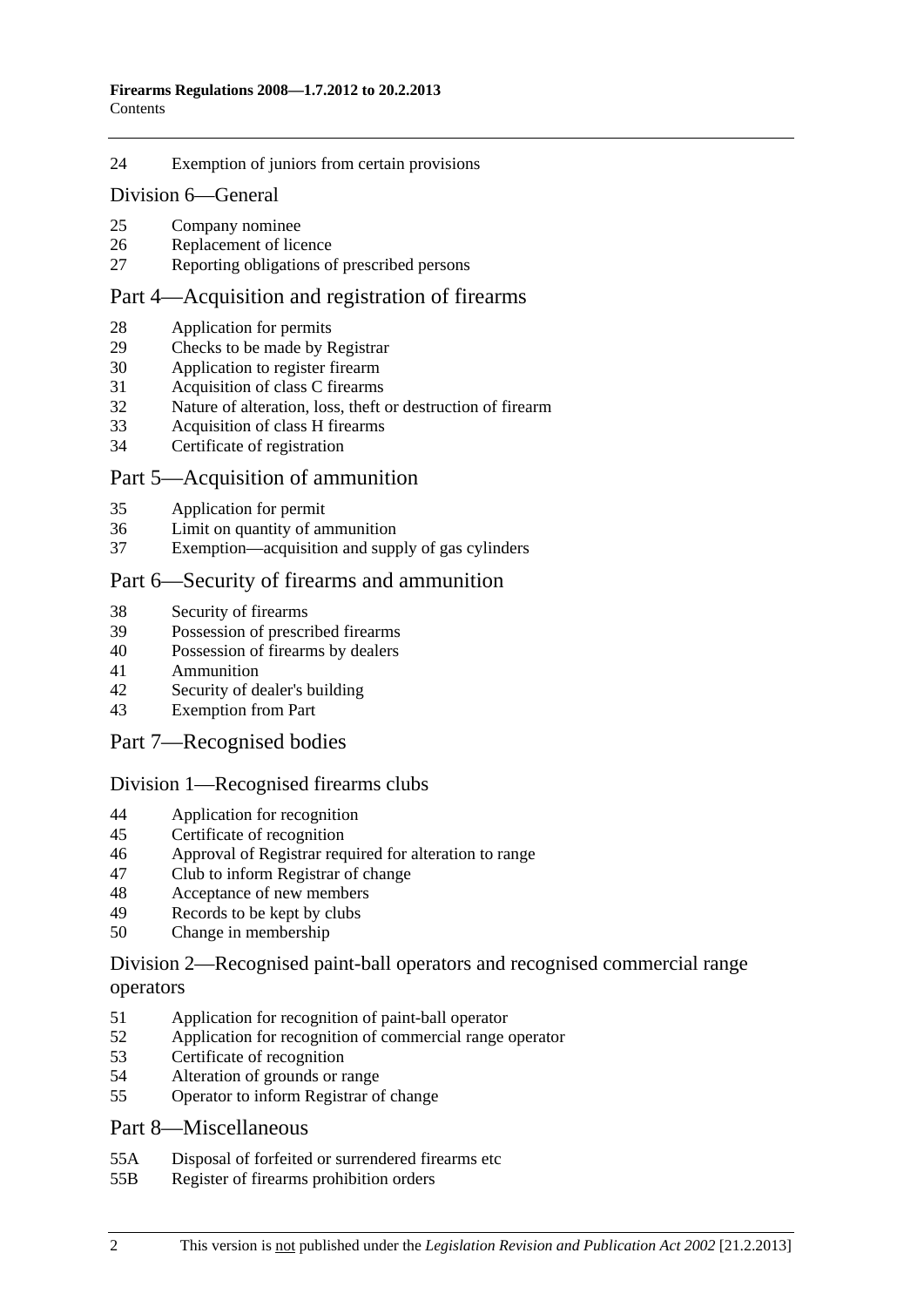- <span id="page-2-0"></span>[56 Advertising firearm for sale](#page-27-0)
- [57 Transporting of firearms—exclusion from section 35A of Act](#page-27-0)
- [58 Records](#page-28-0)
- [59 Form of applications and licences etc](#page-28-0)
- [60 Fees](#page-28-0)
- [61 Offence](#page-28-0)

[Schedule 1—Fees](#page-28-0) 

[Legislative history](#page-30-0) 

# **Part 1—Preliminary**

#### **1—Short title**

These regulations may be cited as the *Firearms Regulations 2008*.

#### **3—Interpretation**

(1) In these regulations, unless the contrary intention appears—

*Act* means the *[Firearms Act 1977](http://www.legislation.sa.gov.au/index.aspx?action=legref&type=act&legtitle=Firearms%20Act%201977)*;

*captive bolt gun* means a firearm designed to kill animals by firing a bolt that remains part of the firearm during and after firing;

*dog retriever* means a firearm designed to fire a projectile for a dog to retrieve;

*home-made firearm* means a firearm that incorporates a barrel or receiver that was made in Australia by a person who is not a licensed dealer in firearms;

*international visitor firearms permit*—see [regulation 7;](#page-6-0)

*owner* in relation to land includes an occupier of the land;

*paint-ball shooting* means shooting a paint-ball firearm when participating in an organised activity on the grounds of a recognised paint-ball operator;

*power head* means a firearm (not being a captive bolt gun) designed to kill animals by striking the muzzle against the animal;

*prescribed firearm*—see [regulation 4;](#page-3-0)

*regulated imitation firearm*—see [regulation 5](#page-0-0);

*rocket line launcher* means a firearm that is designed to throw a rope, cable or line of any other kind;

*underwater firearm* means a firearm—

- (a) designed to fire projectiles by means of compressed air or other compressed gas; and
- (b) designed to be used underwater; and
- (c) kept solely for use underwater;

*Very pistol* means a handgun designed to fire flares or exploding shells.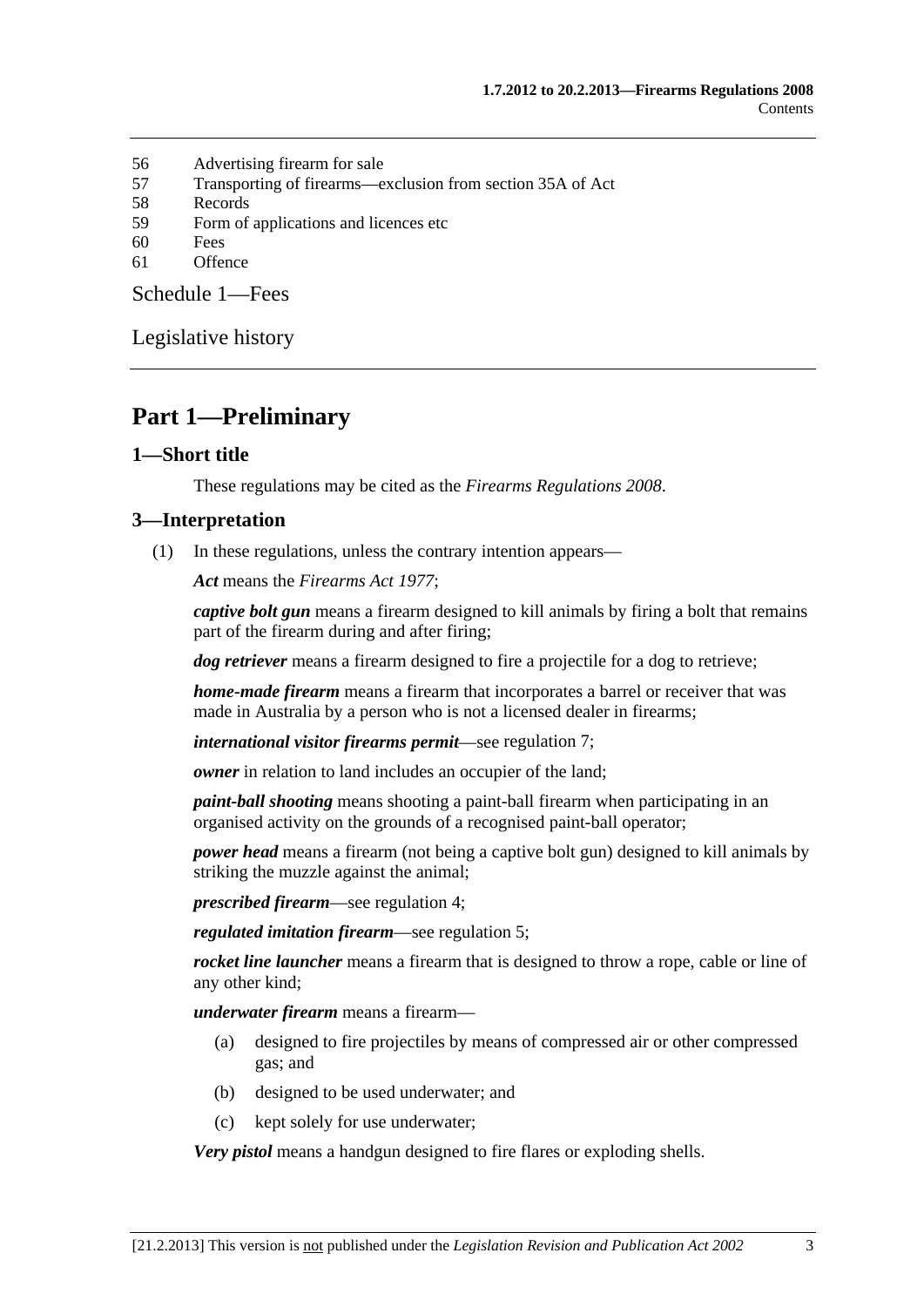<span id="page-3-0"></span> (2) For the purposes of these regulations the length of the barrel of a firearm will be taken to be the distance from the breech face to the muzzle.

## **4—Prescribed firearms**

- (1) For the purposes of the definition of *prescribed firearm* in section 5(1) of the Act, the following firearms are prescribed:
	- (a) automatic firearms;
	- (b) mortars, bazookas, rocket propelled grenades and similar military firearms designed to fire explosive projectiles;
	- (c) firearms having 1 or more barrels of less than 330 millimetres in length (but not handguns, air rifles, air guns or power heads);
	- (d) shotguns having 1 or more barrels of less than 450 millimetres in length;
	- (e) air rifles and air guns having 1 or more barrels of less than 250 millimetres in length;
	- (f) firearms having an overall length of less than 750 millimetres (but not handguns or power heads);
	- (g) firearms (but not handguns) designed to be reduced in overall length by folding, telescoping or any other means to a length of less than 750 millimetres and then to be capable of being fired;
	- (h) firearms designed to fire projectiles containing tear gas or any other lachrymatory substance or any nauseating substance or poison (but not firearms designed to tranquillise, immobilise or administer vaccines or other medicines to animals);
	- (i) firearms designed as, and having the appearance of, other objects;
	- (j) home-made firearms;
	- (ja) regulated imitation firearms that closely resemble a firearm referred to in a preceding paragraph or that do not closely resemble such a firearm or a firearm of class A, B, C, D or H;
	- (k) receivers of firearms referred to in a preceding paragraph.
- (2) When determining the overall length of a paint-ball firearm for the purposes of [subregulation \(1\)\(f\)](#page-3-0) the gas cylinder and the hose connecting the cylinder to the firearm (if any) will be included.

#### **5—Certain imitation firearms included within definition of firearm**

- (1) Pursuant to paragraph (c) of the definition of *firearm* in section 5(1) of the Act, a regulated imitation firearm is declared to be a firearm for the purposes of the Act.
- (2) A regulated imitation firearm is—
	- (a) an item that contains a mechanism that imitates the loading mechanism or firing mechanism of a firearm; or
	- (b) an item that is an imitation of the receiver of a firearm,

other than—

(c) an item that is a children's toy or a novelty item; or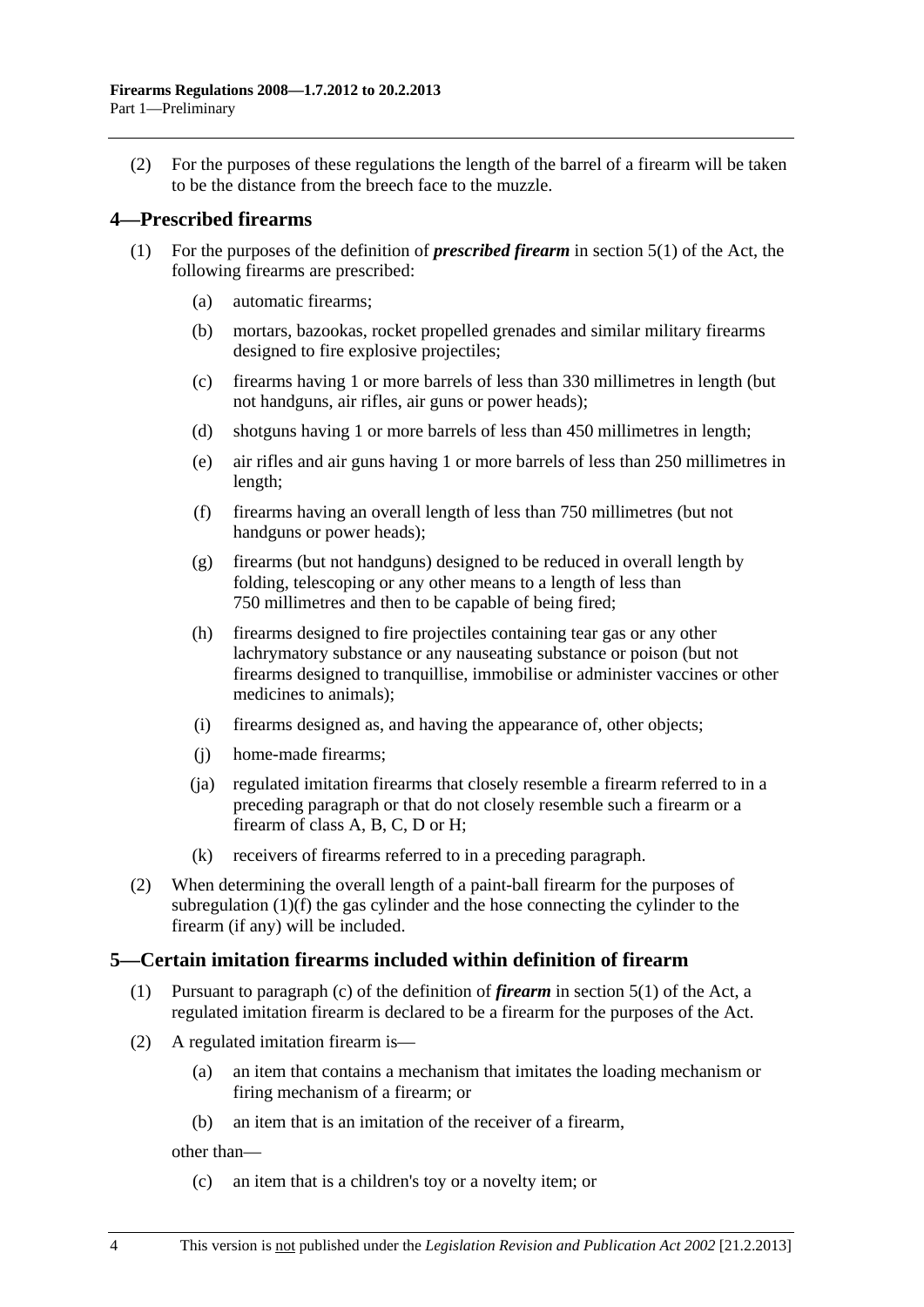- (d) an item determined by the Registrar under [subregulation \(3\)](#page-4-0) not to be a regulated imitation firearm.
- <span id="page-4-0"></span> (3) The Registrar may, on application or on the Registrar's own initiative, determine that a particular item is not a regulated imitation firearm if satisfied that the item cannot readily be adapted to function as a firearm.
- (4) The Minister may, by notice in the Gazette, declare an item of a specified class to be a regulated imitation firearm (and such a notice has effect according to its terms despite [subregulation \(2\)\)](#page-3-0).
- (5) The Minister may, by subsequent notice in the Gazette, vary or revoke a notice made under this regulation.

#### **5AA—Classes of firearms expanded to include imitation firearms**

The definitions of class A, B, C, D and H firearms in section 5(1) of the Act are amended so that, if a regulated imitation firearm closely resembles a firearm of a particular class, the class will be taken to encompass the regulated imitation firearm.

#### **5A—Fit and proper person**

For the purposes of section  $5(11)(ca)$  of the Act, an offence against any of the following provisions is a prescribed offence:

(a) *[Controlled Substances Act 1984](http://www.legislation.sa.gov.au/index.aspx?action=legref&type=act&legtitle=Controlled%20Substances%20Act%201984)*—

an indictable offence against section 32 as in force immediately before the commencement of the *[Controlled Substances \(Serious Drug](http://www.legislation.sa.gov.au/index.aspx?action=legref&type=act&legtitle=Controlled%20Substances%20(Serious%20Drug%20Offences)%20Amendment%20Act%202005)  [Offences\) Amendment Act 2005](http://www.legislation.sa.gov.au/index.aspx?action=legref&type=act&legtitle=Controlled%20Substances%20(Serious%20Drug%20Offences)%20Amendment%20Act%202005)*;

an offence against section 32 (Trafficking) as in force following the commencement of the *[Controlled Substances \(Serious Drug Offences\)](http://www.legislation.sa.gov.au/index.aspx?action=legref&type=act&legtitle=Controlled%20Substances%20(Serious%20Drug%20Offences)%20Amendment%20Act%202005)  [Amendment Act 2005](http://www.legislation.sa.gov.au/index.aspx?action=legref&type=act&legtitle=Controlled%20Substances%20(Serious%20Drug%20Offences)%20Amendment%20Act%202005)*;

section 33 (Manufacture of controlled drugs for sale);

section 33A (Sale, manufacture etc of controlled precursor);

section 33B (Cultivation of controlled plants for sale);

section 33C (Sale of controlled plants);

section 33F (Sale, supply or administration of controlled drug to child);

section 33G (Sale, supply or administration of controlled drug in school zone);

section 33H (Procuring child to commit offence);

an indictable offence against section 33I (Supply or administration of controlled drug);

section 33J (Manufacture of controlled drugs);

section 33K (Cultivation of controlled plants);

(b) *[Criminal Law Consolidation Act 1935](http://www.legislation.sa.gov.au/index.aspx?action=legref&type=act&legtitle=Criminal%20Law%20Consolidation%20Act%201935)*—

section 19AA (Unlawful stalking);

section 31 (Possession of object with intent to kill or cause serious harm);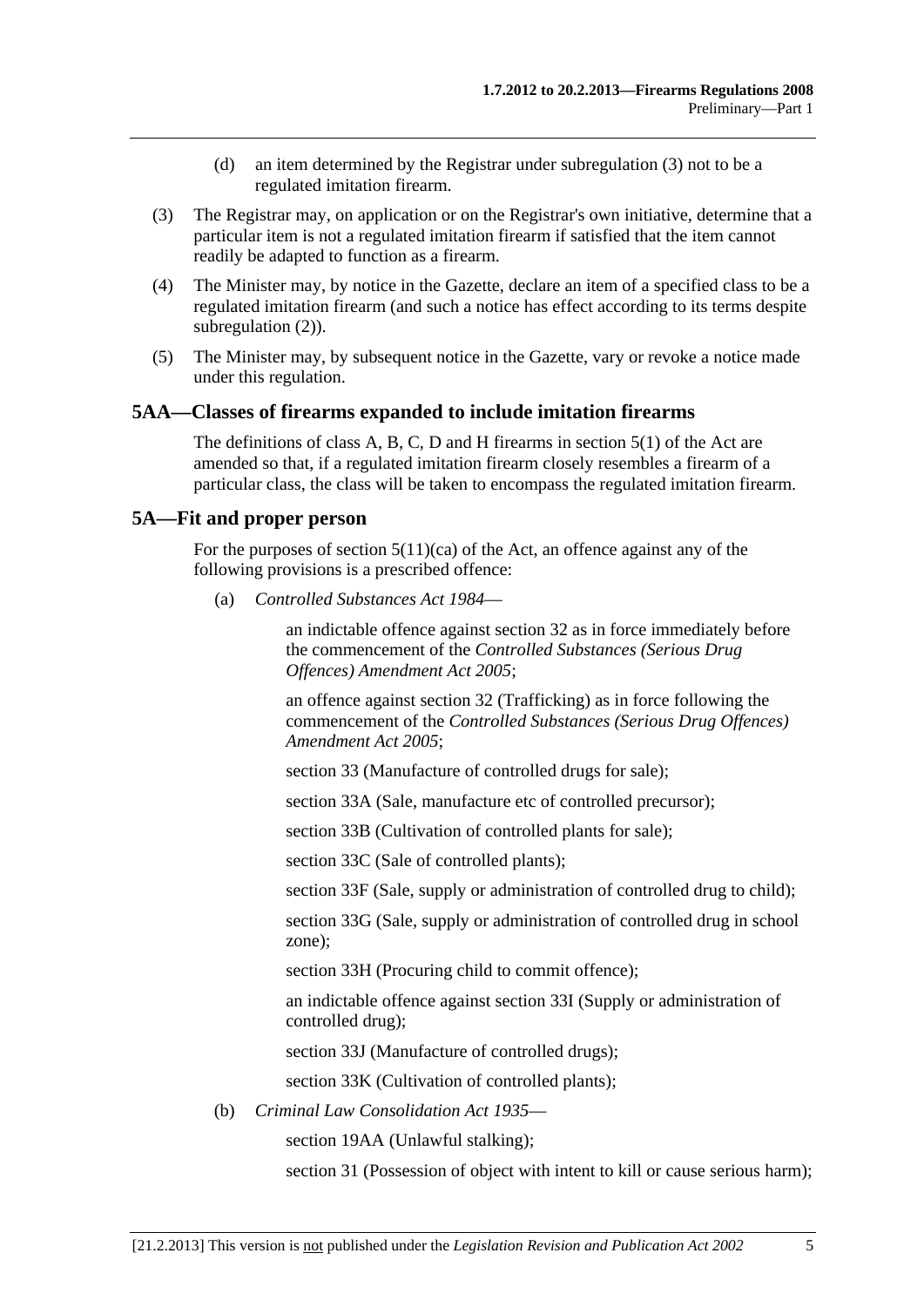<span id="page-5-0"></span>section 32 (Possession of a firearm with intent to commit an offence):

an aggravated offence against section 169 (Serious criminal trespass non-residential buildings);

an aggravated offence against section 170 (Serious criminal trespass places of residence);

section 248 (Threats or reprisals relating to persons involved in criminal investigations or judicial proceedings);

section 250 (Threats or reprisals against public officers);

section 270D (Going equipped for commission of offence against the person);

(c) *[Serious and Organised Crime \(Control\) Act 2008](http://www.legislation.sa.gov.au/index.aspx?action=legref&type=act&legtitle=Serious%20and%20Organised%20Crime%20(Control)%20Act%202008)*—

section 22 (Offence to contravene or fail to comply with control order);

section 32 (Offence to contravene or fail to comply with public safety order);

section 35 (Criminal associations):

(d) *[Summary Offences Act 1953](http://www.legislation.sa.gov.au/index.aspx?action=legref&type=act&legtitle=Summary%20Offences%20Act%201953)*—

section 15A (Possession of body armour);

section 74BJ (Hindering removal or modification of fortifications);

 (e) offences consisting of a conspiracy or an attempt to commit an offence referred to in a preceding paragraph.

#### **5B—Prescribed health professional**

For the purposes of paragraph (c) of the definition of *health professional* in section 6B(3) of the Act, a nurse registered under the *[Nurses Act 1999](http://www.legislation.sa.gov.au/index.aspx?action=legref&type=act&legtitle=Nurses%20Act%201999)* is a person of a prescribed class.

# **Part 2—General exemptions**

#### **6—Exempt firearms**

The following are excluded from the provisions of the Act and these regulations:

- (a) captive bolt guns;
- (b) tools or instruments powered by burning propellant or by compressed air or other compressed gas;
- (c) rocket line launchers;
- (d) devices designed to throw a net to catch animals;
- (e) devices designed to throw an object for shotgun target practice;
- (f) dog retrievers;
- (g) Very pistols used only for signalling distress or rescuing persons in distress;
- (h) a firearm that—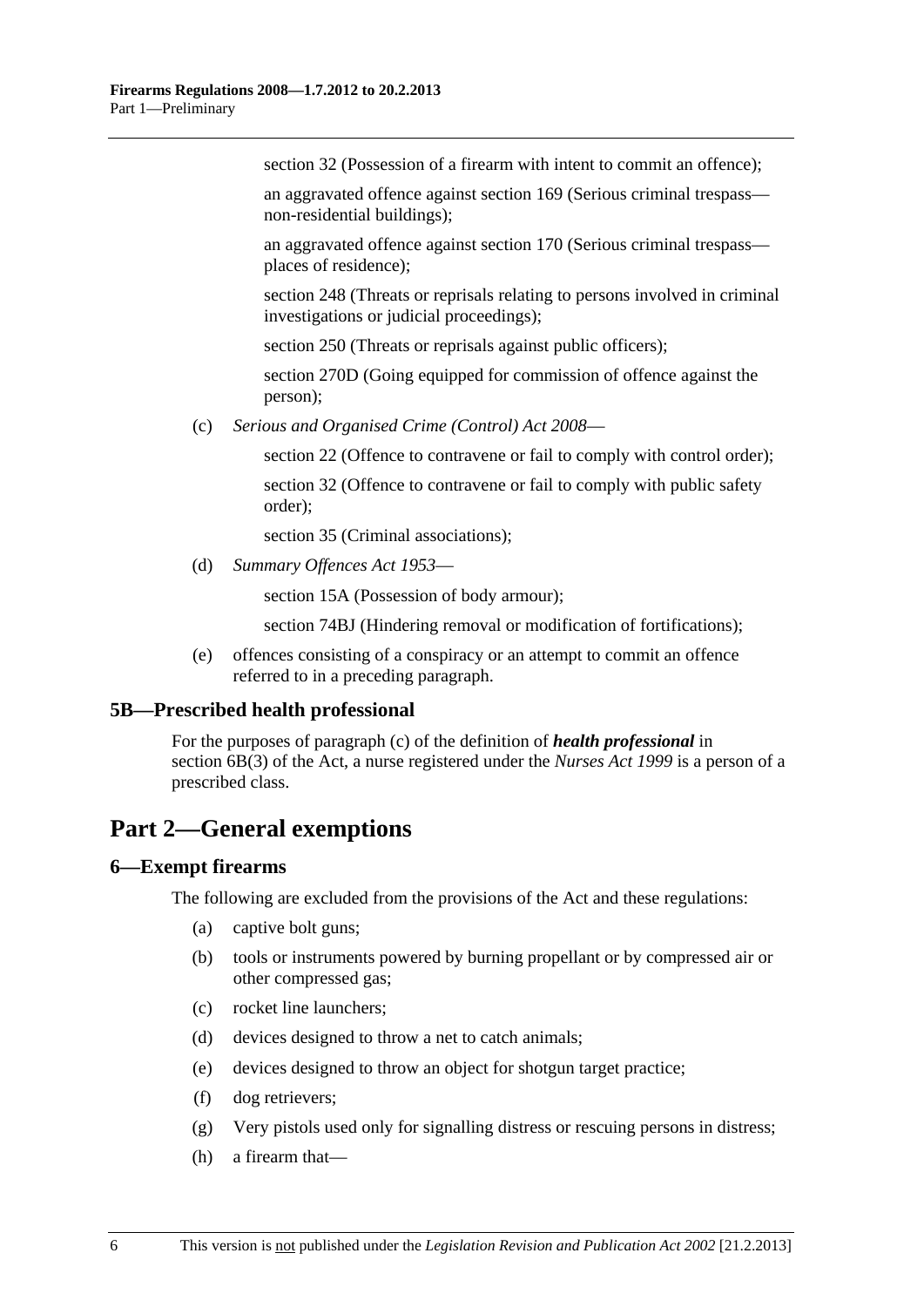- <span id="page-6-0"></span> (i) has been fitted with a transmitter of infrared electromagnetic waves or a receiver of such waves or both; and
- (ii) has been modified so as to be incapable of firing a projectile; and
- (iii) cannot easily be modified to fire projectiles;
- (i) an underwater firearm;
- (j) receivers of firearms referred to in a preceding paragraph.

**Note—** 

The definition of *firearm* in section 5(1) of the Act excludes an antique firearm. *Antique firearm* is defined in section 5(1).

#### **7—International visitor firearms permits**

- (1) The Registrar may, on the application of a person who is visiting, or who intends visiting, Australia, issue an international visitor firearms permit to the applicant authorising the applicant to possess and use a firearm for 1 or more of the following purposes as specified in the permit:
	- (a) competitive shooting;
	- (b) hunting;
	- (c) providing personal security services for a foreign dignitary or official.
- (2) The application—
	- (a) must be made in a manner and form approved by the Registrar; and
	- (b) must include, or be accompanied by, such information as the Registrar requires.
- (3) The applicant must—
	- (a) provide such further information as the Registrar requires in order to determine the application; and
	- (b) provide all information in connection with the application in the form required by the Registrar; and
	- (c) provide such proof of the information supplied as the Registrar requires.
- (4) A permit—
	- (a) may be issued for such term and subject to such conditions as the Registrar thinks fit; and
	- (b) may be varied or revoked by the Registrar at any time.
- (5) A permit issued under this regulation—
	- (a) must identify the firearm or firearms to which it applies; and
	- (b) must not be issued in relation to a class D firearm or a prescribed firearm.
- (6) A person who holds an international visitor firearms permit or a permit under the law of another State or a Territory of the Commonwealth corresponding with this regulation is exempt from the application of the Act and these regulations provided that the person complies with the conditions of the permit.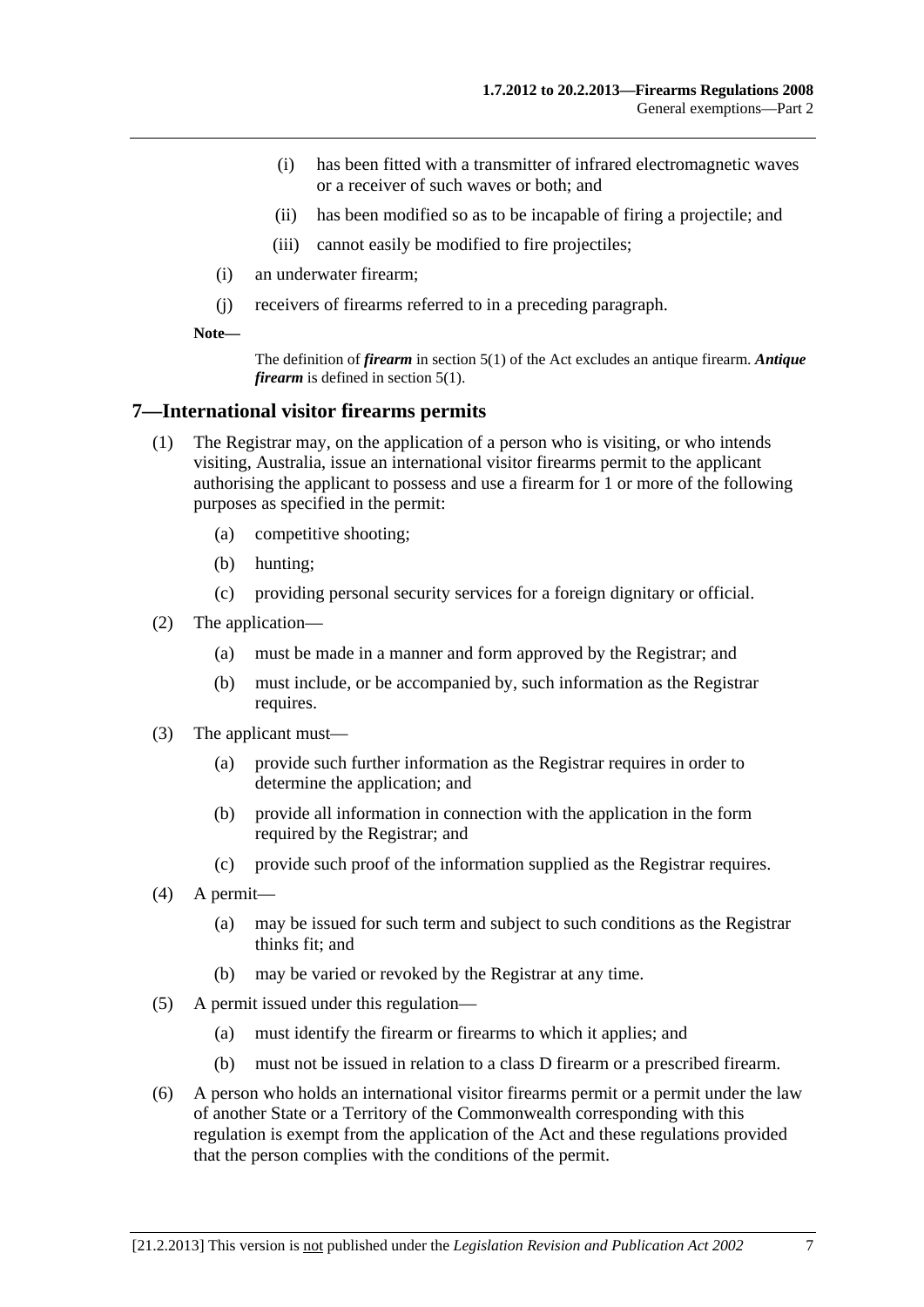#### <span id="page-7-0"></span>**8—Exemption of persons from outside the State**

- (1) This regulation authorises the possession or use of a firearm for a purpose in South Australia only if the possession or use of that firearm for that purpose could be authorised by a firearms licence (disregarding a purpose with which a firearms licence may be endorsed under regulation  $11(2)(h)$ ).
- (2) Subject to this regulation, a person whose usual place of residence is in another State or a Territory of the Commonwealth may possess or use a firearm for a purpose in South Australia, without holding a firearms licence, if the person is authorised to possess or use that firearm for that purpose under the law of his or her usual place of residence.
- (3) Subject to this regulation, a person who moves his or her usual place of residence to South Australia may, for the period of 3 months after moving, possess or use a firearm for a purpose in South Australia, without holding a firearms licence, if the person could possess or use that firearm for that purpose under the law of his or her former place of residence.
- (4) [Subregulation \(3\)](#page-7-0) does not authorise a person to use a class C, D or H firearm in South Australia.
- (5) A person who has possession of a firearm under [subregulation \(2\)](#page-7-0) is not required to register the firearm.
- (6) A person referred to in [subregulation \(2\)](#page-7-0) or [\(3\)](#page-7-0) who has been issued with a licence or other authority under the law of his or her usual or former place of residence must carry the licence or other authority and produce it to a police officer on request.
- (7) A person who has moved his or her usual place of residence to South Australia must, within 7 days after moving apply, under the Act and these regulations for registration of, and for a licence to possess and use, the firearms in his or her possession.
- (8) The exemption provided by this regulation does not apply—
	- (a) in relation to a prescribed firearm; or
	- (b) in favour of a person who fails to comply with [subregulation \(6\)](#page-7-0) or [\(7\).](#page-7-0)

#### **9—Exemption for certain exhibitors**

- (1) The holder of a dealer's licence who exhibits firearms at a recognised exhibition is, for the purposes of so exhibiting firearms, exempt from section  $17(4)(a)$  of the Act.
- (2) The Minister may, by notice in the Gazette, declare a specified exhibition to be a recognised exhibition for the purposes of this regulation and specify the place at which, and the period for which, the exhibition is to be held.
- (3) The Minister may, by subsequent notice in the Gazette, vary or revoke a notice under [subregulation \(2\).](#page-7-0)
- (4) For the purposes of this regulation, firearms will only be taken to be exhibited at a recognised exhibition if they are exhibited at the place and during the period specified in the notice.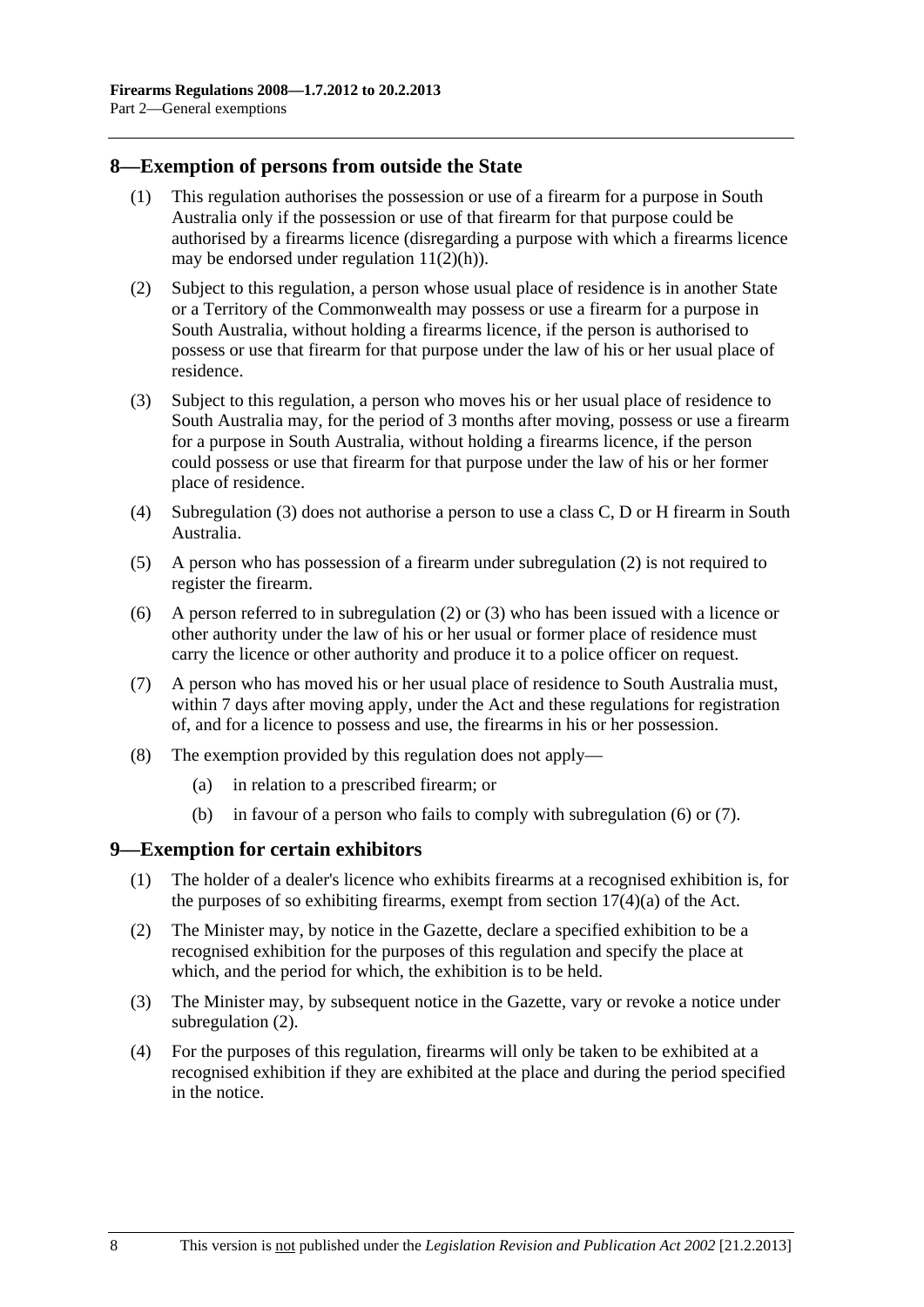# <span id="page-8-0"></span>**Part 3—Licences**

# **Division 1—Firearms licences**

# **10—Form of application**

An application for a firearms licence, or the renewal of a firearms licence, must be in a form approved by the Registrar.

## **11—Purposes for which firearms may be used**

- (1) A firearms licence must be endorsed by the Registrar with the purpose or purposes for which the firearm or firearms of the class or classes authorised by the licence may be used by the holder of the licence.
- (2) Subject to this regulation, 1 or more of the following purposes may be endorsed on a firearms licence:
	- (a) use as a member of a shooting club—1;
	- (b) target shooting—2;
	- (c) hunting—3;
	- (d) paint-ball shooting—4;
	- (e) use in relation to carrying on the business of primary production or in the course of employment by a person who carries on such a business—5;
	- (f) use in the course of carrying on the business of guarding property or use in guarding property in the course of employment by a person who carries on that business—6;
	- (g) collecting and displaying firearms;
	- (h) such other purpose as is approved by the Registrar—7.
- (3) If the purpose of collecting and displaying firearms is endorsed on a licence, no other purpose may be endorsed on the licence.
- (4) A licence endorsed with the purpose of collecting and displaying firearms cannot authorise the possession of a prescribed firearm or a class D firearm.

**Note—** 

If a prescribed firearm or a class D firearm is rendered unusable in a manner stipulated by the Registrar it ceases to be a firearm (see definition of firearm in section 5(1) of the Act) and is therefore no longer subject to regulation.

- (4a) A licence endorsed with a purpose listed in paragraphs [\(a\)](#page-8-0) to [\(f\)](#page-8-0) of [subregulation \(2\)](#page-8-0)  cannot authorise the possession of a regulated imitation firearm.
- (5) The endorsement referred to in subregulation  $(2)(f)$  operates only so long as the holder of the licence holds an appropriate licence under the *[Security and Investigation Agents](http://www.legislation.sa.gov.au/index.aspx?action=legref&type=act&legtitle=Security%20and%20Investigation%20Agents%20Act%201995)  [Act 1995](http://www.legislation.sa.gov.au/index.aspx?action=legref&type=act&legtitle=Security%20and%20Investigation%20Agents%20Act%201995)*.
- (6) The holder of a firearms licence who is a member of a recognised firearms club is not entitled to use a firearm for hunting in the course of club activities unless the licence, by separate endorsement, authorises the use of that class of firearm for hunting.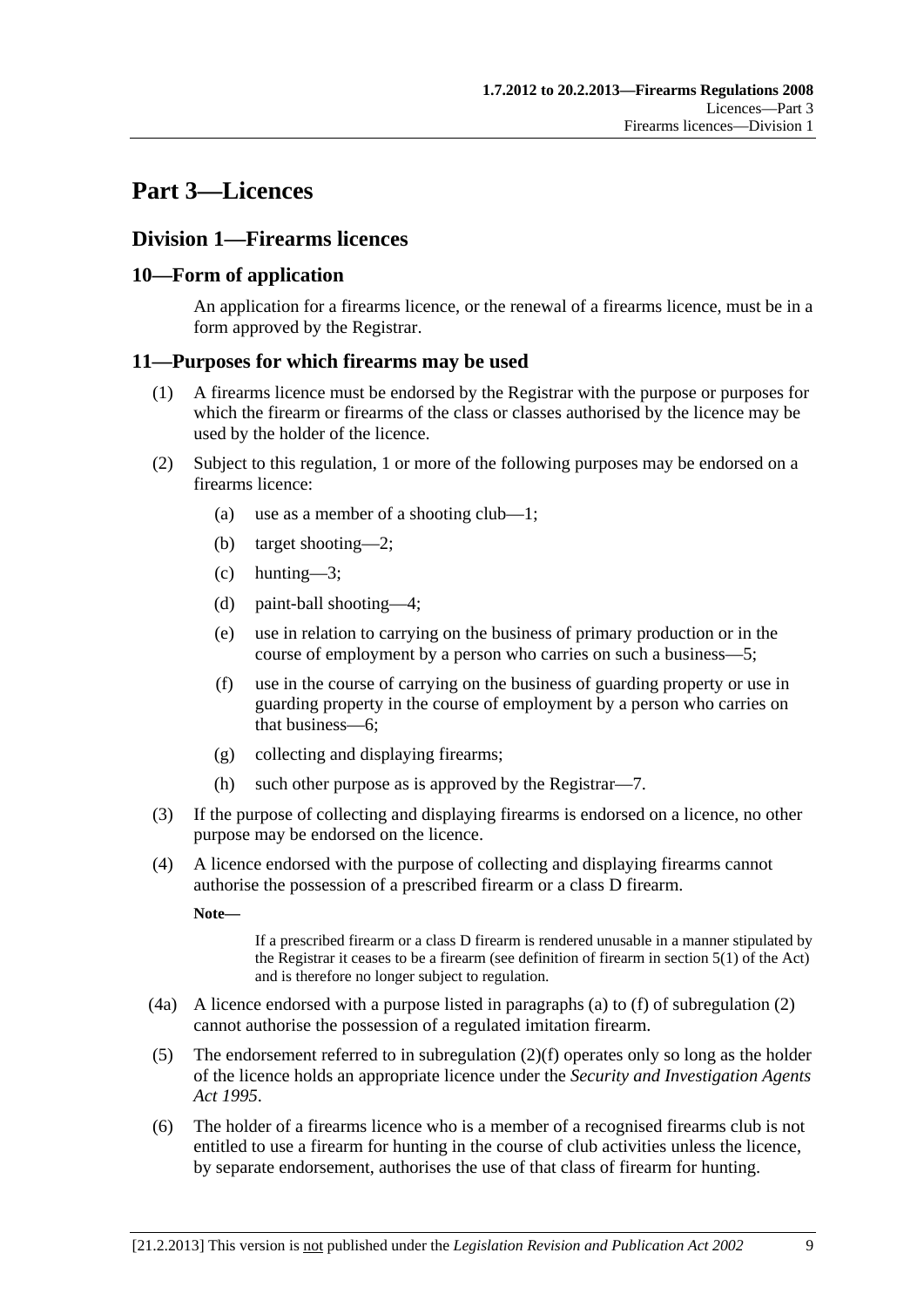<span id="page-9-0"></span> (7) The purposes listed in [paragraphs \(a\)](#page-8-0) to [\(h\)](#page-8-0) of [subregulation \(2\)](#page-8-0) will be sufficiently endorsed on a licence by endorsing on the licence the number appearing at the end of the relevant paragraph.

## **12—Authorised purpose for which prescribed firearms may be used**

For the purposes of section 12(7) of the Act, a person may possess and use a prescribed firearm pursuant to a firearms licence for the purpose of theatrical or cinematic productions or for such other purpose or purposes as are approved by the Registrar.

## **13—Checks to be made by Registrar**

Before granting an application for a firearms licence or to renew or vary a firearms licence, the Registrar must check the application against the checklist adopted for that purpose by the Ministerial Council for Police and Emergency Management – Police.

# **Division 2—Dealer's licences**

#### **14—Form of application**

An application for a dealer's licence, or the renewal of a dealer's licence, must be in a form approved by the Registrar.

#### **15—Records of firearms purchased and sold**

- (1) A dealer must compile records in duplicate of firearms purchased and sold in a form approved by the Registrar for that purpose.
- (2) Within 7 days after the end of each month, the dealer must deliver the original records in respect of that month to the Registrar.
- (3) The duplicate copy of the records must be kept for at least 3 years at the dealer's premises.
- (4) If no firearms have been purchased or sold by a dealer during a month, the dealer must deliver a copy of the appropriate form to the Registrar with "Nil Return" written across it.

## **16—Transfers of firearms through agency of dealer**

- (1) If possession of a firearm is transferred through the agency of a licensed dealer under section 15B(9)(b) of the Act, the dealer must—
	- (a) satisfy himself or herself by inspecting the relevant permit and licence that the person acquiring the firearm is entitled to acquire and possess it; and
	- (b) record—
		- (i) the name and address of the person transferring and the person acquiring the firearm and the number of each of their firearms licences; and
		- (ii) the class, make, calibre and serial number or other identification of the firearm; and
		- (iii) if the firearm is lent or hired—the duration and the terms of the loan or hire; and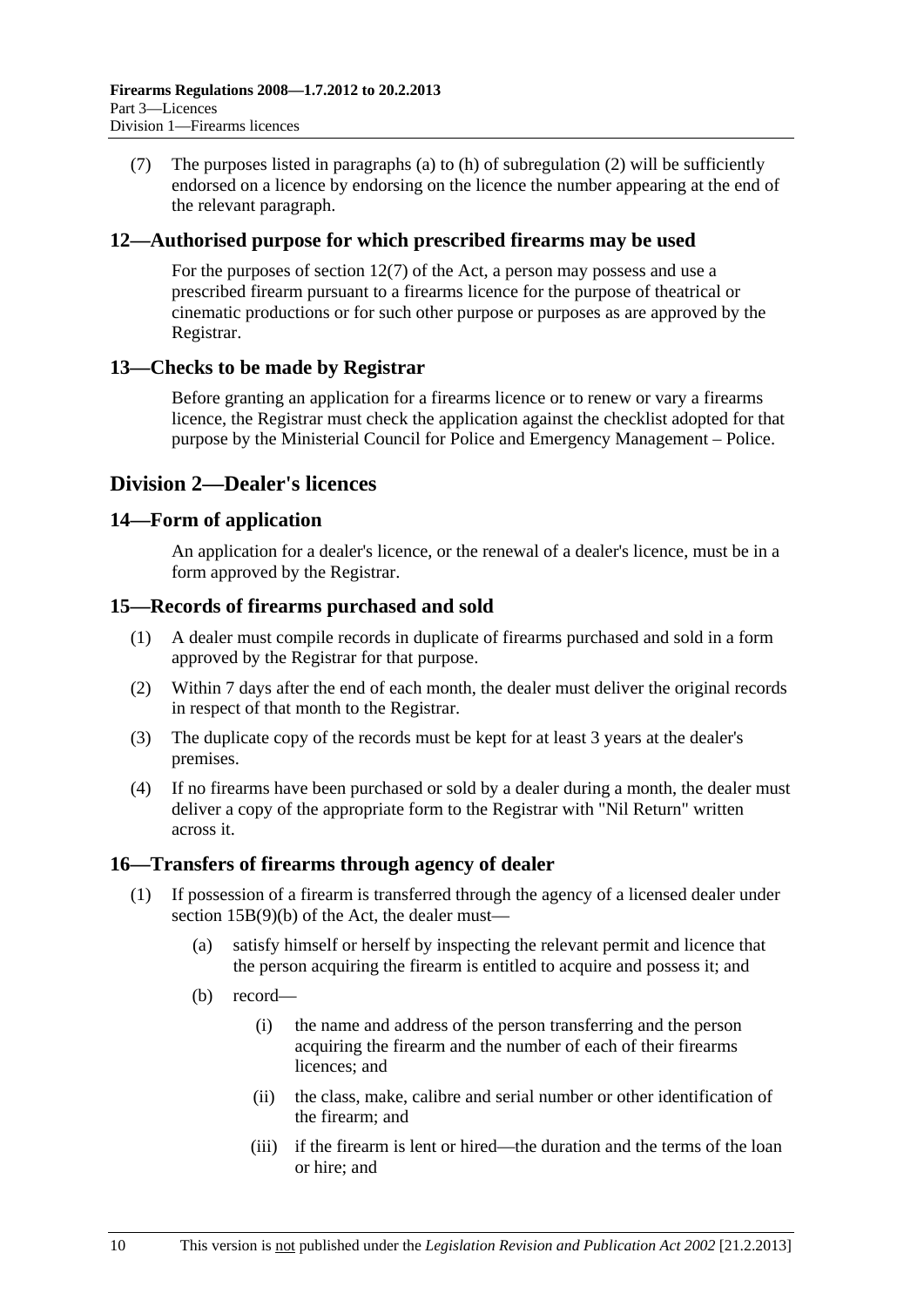- (c) provide the Registrar with the information recorded under [paragraph \(b\)](#page-9-0) within 1 month after possession of the firearm is transferred.
- <span id="page-10-0"></span> (2) The dealer must not transfer the firearm unless he or she has complied with subregulation  $(1)(a)$  and  $(b)$ .

# **17—Records of transfers of firearms**

- (1) A dealer must compile the records referred to in [regulation 16](#page-9-0) and a dealer or an authorised officer (as the case requires) must compile the records referred to in section 15C of the Act in duplicate in a form approved by the Registrar.
- (2) Within 7 days after the end of each month the dealer or authorised officer must deliver the original records referred to in [subregulation \(1\)](#page-10-0) in respect of that month to the Registrar.
- (3) The duplicate copy of the records must be kept for at least 3 years at the dealer's or club's premises.
- (4) If the dealer has not witnessed the transfer of possession of any firearms and has not acted as agent in the transfer of possession of any firearms during a month, the dealer must deliver a copy of the appropriate form to the Registrar with "Nil Return" written across it.
- (5) In this regulation—

*authorised officer* has the same meaning assigned by section 15B of the Act.

#### **18—Other records**

- (1) A dealer must compile records of firearms received by the dealer for repair, consignment or safe keeping in a form approved by the Registrar for that purpose.
- (2) A dealer must, if required to do so by the Registrar, compile records of ammunition purchased by the dealer and ammunition sold by the dealer in a form approved by the Registrar for that purpose.
- (3) The records must be kept for at least 3 years at the dealer's premises.

# **Division 3—Qualifications to hold licence**

## **19—Training and examinations**

- (1) The Registrar may, by notice in writing, require an applicant for a firearms licence or a dealer's licence or for the addition of classes of firearms to which a licence relates or for the endorsement of a further purpose or purposes on a licence to complete to the satisfaction of the Registrar 1 or more of the following:
	- (a) a course in the safe handling, carriage and use of firearms nominated by the Registrar;
	- (b) a written examination in the safe handling, carriage and use of firearms nominated by the Registrar;
	- (c) a practical examination in the safe handling, carriage and use of firearms nominated by the Registrar.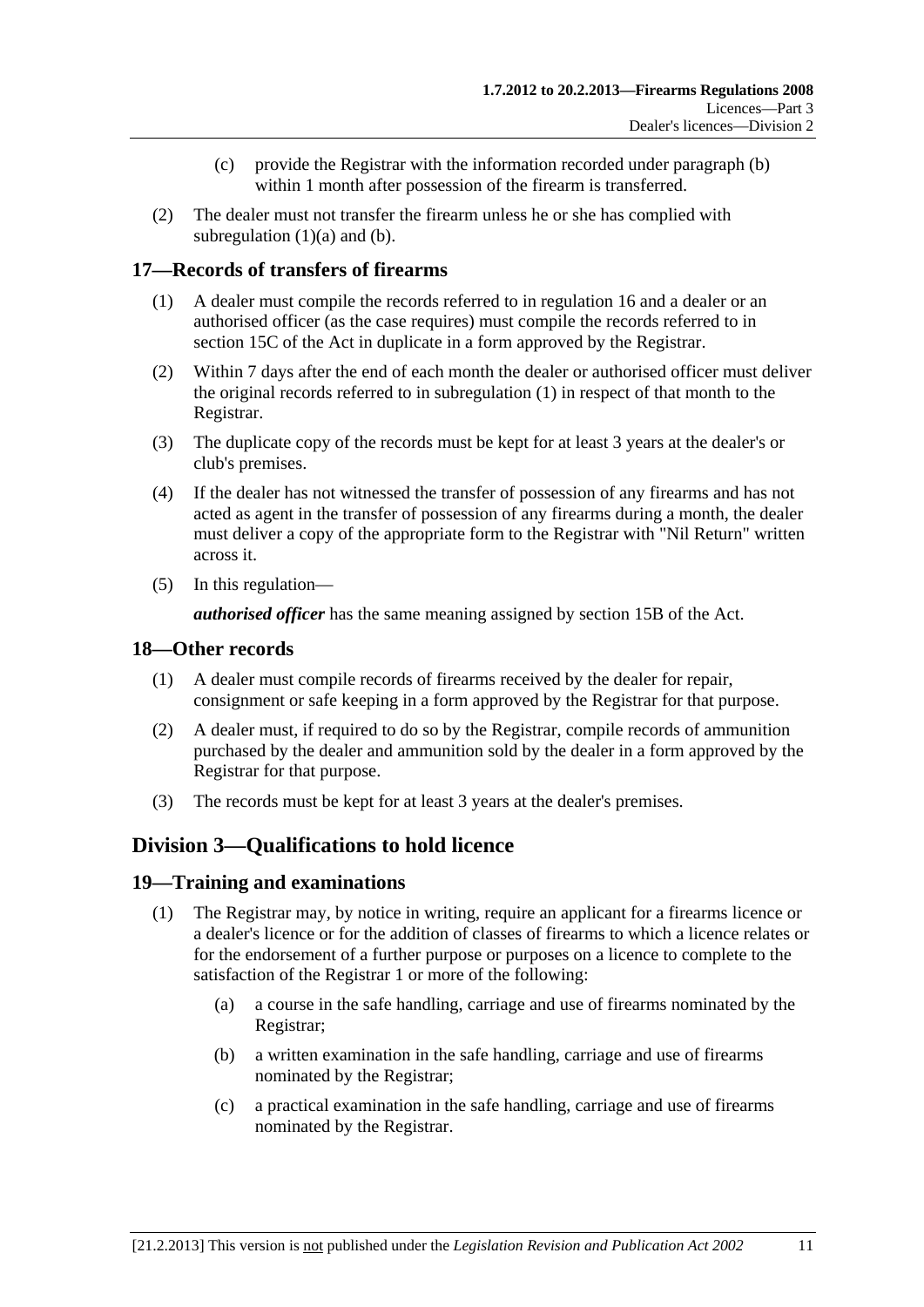- <span id="page-11-0"></span> (2) [Subregulation \(1\)](#page-10-0) does not apply to an application for the renewal of a licence unless—
	- (a) a period of 1 year or more has elapsed since the licence expired; or
	- (b) the licence will authorise the possession and use of additional classes of firearm or will authorise the possession and use of firearms for additional purposes; or
	- (c) the licence is endorsed for use in the course of carrying on the business of guarding property or use in guarding property in the course of employment by a person who carries on that business.

#### **20—Instructors and examiners**

- (1) The Registrar may authorise any suitable person to conduct a course or examination for the purposes of this Division.
- (2) A person who conducts a course or examination under this Division—
	- (a) must not allow a person to attend the course or sit for the examination unless the person produces, for his or her inspection, a notice issued by the Registrar under [regulation 19](#page-10-0); and
	- (b) must compile, in a form approved by the Registrar, and keep for at least 3 years, a record of the names and addresses of all persons who attend the course or sit for the examination.
- (3) A person referred to in [subregulation \(1\)](#page-11-0) must provide the Registrar with such information as he or she requests relating to courses or examinations conducted by the person.

# **Division 4—Conditions of licences**

# **21—Conditions of firearms licences**

- (1) It is a condition of a firearms licence that—
	- (a) the holder of the licence must give the Registrar written notice in a form approved by the Registrar of all changes to his or her name or address within 14 days after the change occurs; and
	- (b) every firearm that the holder of the licence has possession of pursuant to the licence must comply with section 24A of the Act; and
	- (c) the holder of the licence must comply with the provisions of [Part 6](#page-21-0) that apply to, or in relation to, firearms held pursuant to the licence; and
	- (d) when a firearm or ammunition is not secured as required by [Part 6](#page-21-0) the holder of the licence must take all reasonable precautions to ensure that the firearm or ammunition is not lost or stolen or does not come into the possession of an unauthorised person; and
	- (e) the holder of the licence must report the theft, loss or destruction of a firearm to which the licence relates to a police officer within 14 days after the theft, loss or destruction occurs; and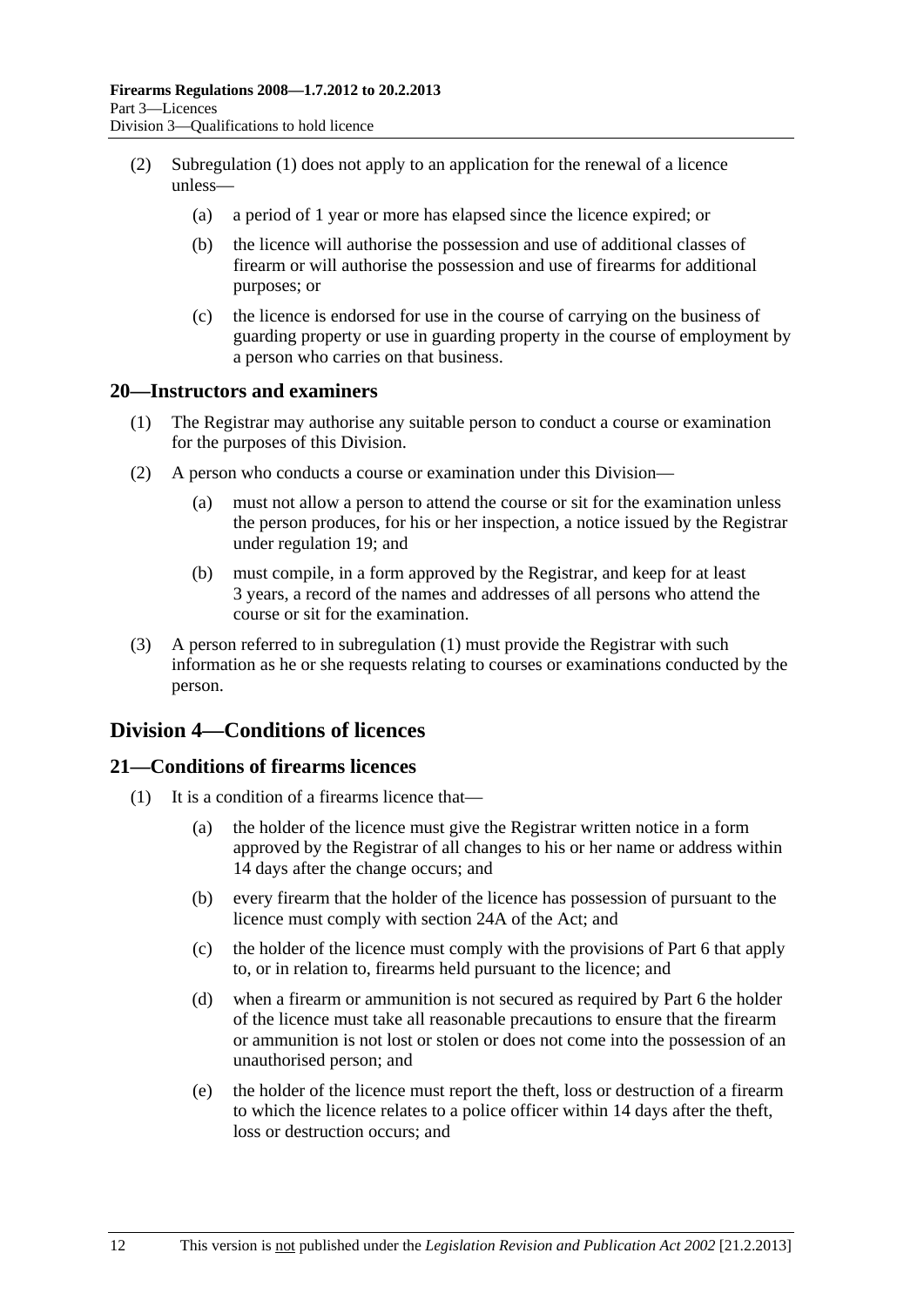- <span id="page-12-0"></span> (f) if the holder of the licence informed the Registrar, when applying for the licence, of the place at which he or she intended to keep firearms pursuant to the licence when not in use and the manner in which he or she intended securing those firearms, the holder of the licence—
	- (i) must allow, at any reasonable time, a police officer to enter and inspect the place at which the firearms are kept to ensure the firearms are so secured; and
	- (ii) must give the Registrar prior written notice of any change in the place at which the firearms are kept; and
	- (iii) must not, without the approval of the Registrar, change the manner in which the firearms are secured; and
- (g) the holder of the licence must, whenever required to do so by the Registrar, provide the Registrar with information relating to a firearm registered in his or her name or in his or her possession; and
- (h) the holder of the licence must whenever required to do so by the Registrar provide the Registrar with information that the Registrar requires to determine whether he or she should take action under section 20(1a) of the Act.
- (1a) It is a condition of a firearms licence that it does not authorise possession of a regulated imitation firearm unless it is specifically endorsed by the Registrar to that effect.
- (1b) It is a condition of a firearms licence that authorises possession of a regulated imitation firearm that the regulated imitation firearm must not, without the approval of the Registrar, be altered in a manner that would enable it to function as a firearm.
- (2) It is a condition of a firearms licence that authorises the use and possession of a class C firearm that the holder of the licence must, within 14 days before each anniversary of the granting or renewal of the licence, provide the Registrar with information that the Registrar requires to determine whether he or she should take action under section 20(1a) of the Act.
- (3) It is a condition of a firearms licence that authorises the possession and use of a class C firearm that the holder of the licence may only use a firearm of that class if the requirements set out in 1 or more of the paragraphs of section 15A(3) of the Act or in regulations under section 15A(3)(a) are satisfied and then only if his or her use of the firearm is consistent with the relevant paragraph or regulation.
- (4) If the only paragraph of section 15A(3) of the Act satisfied by the holder of a firearms licence authorising the possession and use of a class C firearm is paragraph (b) (membership of The South Australian Clay Target Association Incorporated or the Australian Clay Target Association Incorporated and membership of a recognised firearms club affiliated with either of those associations), it is a further condition of the licence that the holder must be an active member of the club.
- (5) For the purposes of [subregulation \(3\),](#page-12-0) the requirements of paragraph (a) of section 15A(3) of the Act will not be taken not to be satisfied on the ground that the holder of the licence has possession of 2 or more class C firearms if his or her possession of those firearms is consistent with another paragraph of section 15A(3) or with a regulation under section 15A(3)(d).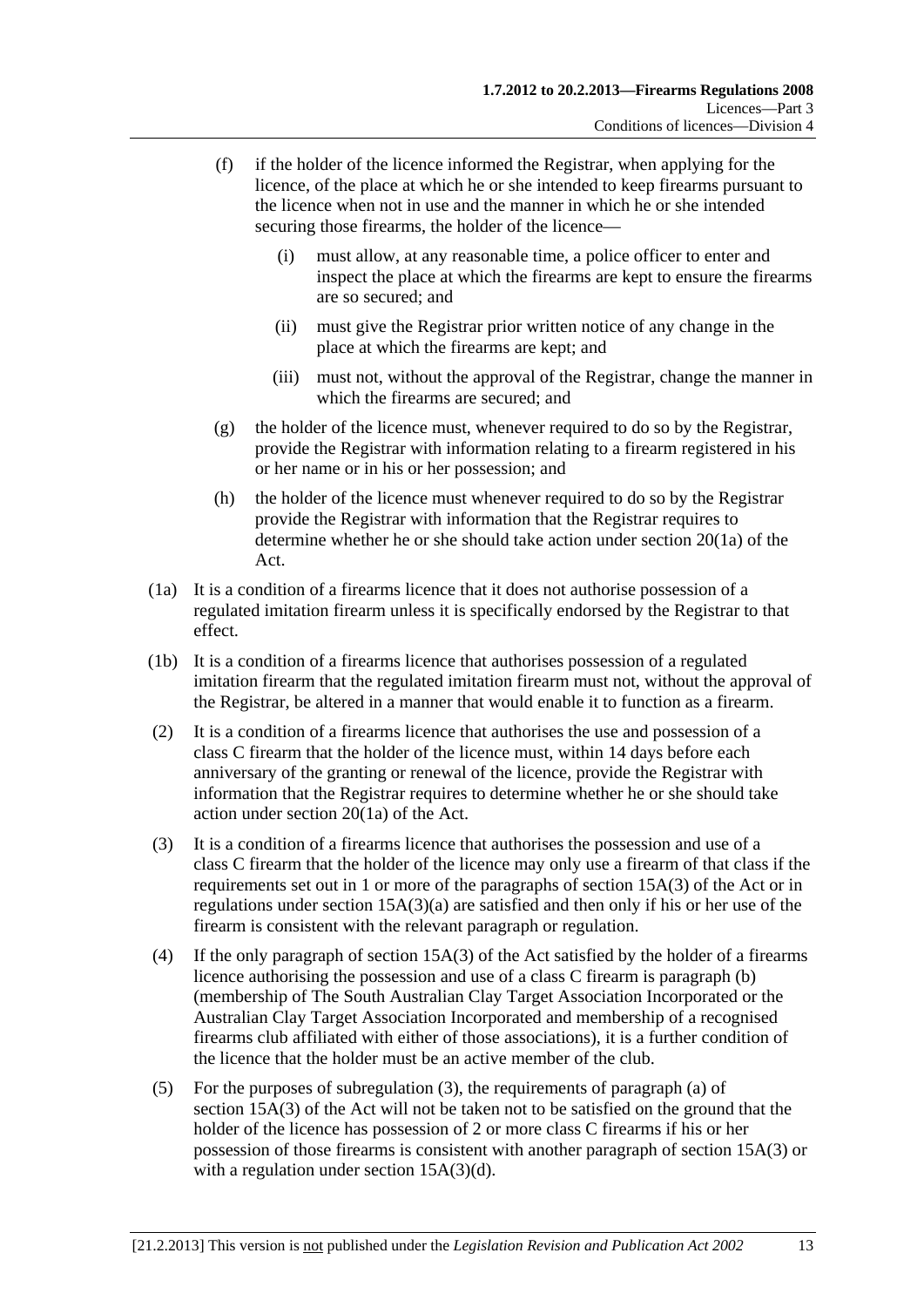- <span id="page-13-0"></span> (6) It is a condition of a firearms licence that authorises the possession and use of a class D firearm that the holder of the licence may only use a firearm of that class for the purpose of destroying animals and then only if his or her livelihood is gained partly or wholly from professional shooting.
- (7) It is a condition of a firearms licence that authorises the possession and use of a class H firearm that the holder of the licence may only use a firearm of that class—
	- (a) if the holder is an active member of a shooting club; or
	- (b) in relation to carrying on the business of primary production or in the course of employment by a person who carries on such a business if, in either case, the property on which the primary production business is carried on is at least 15 000 hectares in area or is a property to which [subregulation \(8\)](#page-13-0) applies; or
	- (c) in the course of carrying on the business of guarding property or in guarding property in the course of employment by a person who carries on that business; or
	- (d) for the purpose of collecting and displaying firearms; or
	- (e) for such other purpose as is approved by the Registrar.
- (8) This subregulation applies to a property for the purposes of [subregulation \(7\)\(b\)](#page-13-0) if the property was specified in a firearms licence that—
	- (a) was purportedly granted to a person for a term expiring on or after 27 September 2002; and
	- (b) authorised the person to use a class H firearm on the property in relation to carrying on the business of primary production or in the course of employment by a person who carries on such a business.
- (9) It is an additional condition of a shooting club member's licence that the holder of the licence must be an active member of a shooting club for each licence year of the licence.
- (10) It is an additional condition of a shooting club member's licence that authorises the possession and use of class H firearms that the class H firearms of each of the following categories of which the holder of the licence has possession must be used by the holder in shooting club organised shoots for that category of class H firearms on at least 4 occasions during each licence year of the licence:
	- (a) air or gas operated handguns;
	- (b) .22 calibre rim fire handguns (long rifle or short);
	- (c) centre fire handguns of not more than .38 calibre;
	- (d) handguns of more than .38 calibre.
- (11) It is an additional condition of a collector's licence—
	- (a) that in the case of all firearms in the collection manufactured after 1900—
		- (i) the bolt, breech block or firing pin of the firearm must be locked in a container kept separately from the firearm; or
		- (ii) the trigger of the firearm must be immobilised by means of a trigger lock; or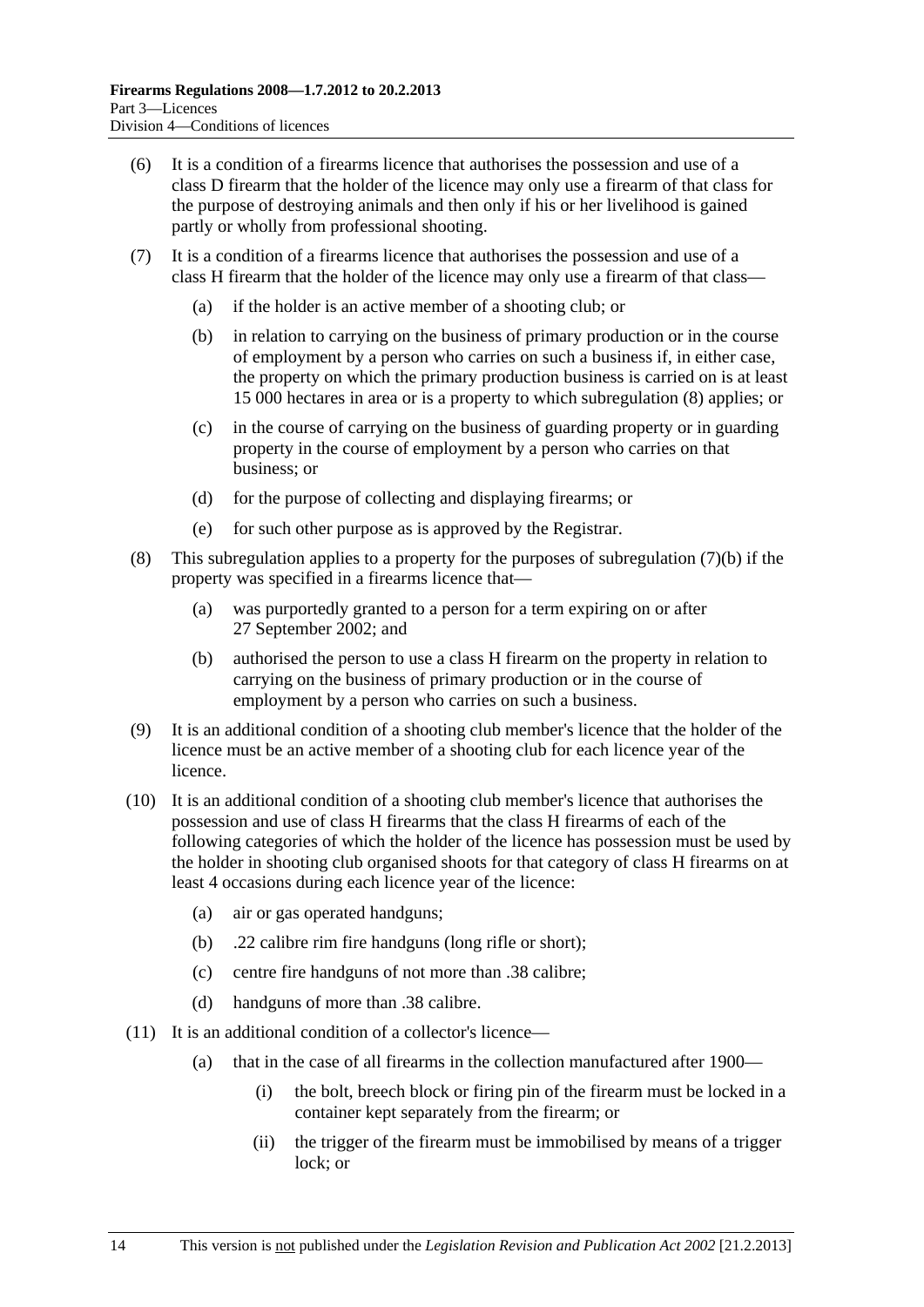- (iii) the firearm is secured by such other method as is approved by the Registrar; and
- <span id="page-14-0"></span> (b) that the holder of the licence must be an active member of a collectors' club for each licence year of the licence; and
- (c) that the holder of the licence does not have possession of any ammunition that can be used in a firearm owned by the collector for the purpose of collecting and displaying firearms (excluding ammunition for use in a firearm that the collector is authorised to have possession of and use for some other purpose endorsed on a separate firearms licence); and
- (d) that none of the firearms included in the collection is a prescribed firearm; and
- (e) that the firearms included in the collection must not be fired without the written approval of the Registrar.
- (12) If the purpose, or 1 of the purposes, endorsed on a firearms licence is paint-ball shooting, it is a condition of the licence that only a paint-ball firearm will be used for the purposes of paint-ball shooting.
- (13) A licence to possess a prescribed firearm is subject to the following conditions in addition to the conditions prescribed by [subregulation \(1\):](#page-11-0)
	- (a) the firearm to which the licence relates must not be used to fire a projectile;
	- (b) the firearm must be kept at the premises and in the manner specified in the licence unless approval to the contrary is granted by the Registrar;
	- (c) the holder of the licence must not surrender control of the firearm except when disposing of the firearm.
- (14) The conditions imposed by [subregulations \(3\)](#page-12-0) and [\(6\)](#page-13-0) do not apply to a licence held solely to enable the holder of the licence to possess and use firearms for the purposes of a contract with the Crown in right of this State or in any of the Crown's other capacities or for the purpose of tendering for such a contract.

## **22—Conditions of dealers' licences**

- (1) It is a condition of a dealer's licence that—
	- (a) the dealer must give the Registrar written notice in a form approved by the Registrar of all changes to his or her name or address within 14 days after the change occurs; and
	- (b) the dealer must comply with the provisions of [Part 6](#page-21-0) that apply to, or in relation to, firearms or ammunition held pursuant to the licence; and
	- (c) when a firearm or ammunition is not secured as required by [Part 6](#page-21-0), the dealer must take all reasonable precautions to ensure that the firearm or ammunition is not lost or stolen or does not come into the possession of an unauthorised person; and
	- (d) the dealer must report the theft, loss or destruction of a firearm that is owned or held by the dealer in the course of carrying on business as a dealer in firearms to a police officer within 14 days after the theft, loss or destruction occurs; and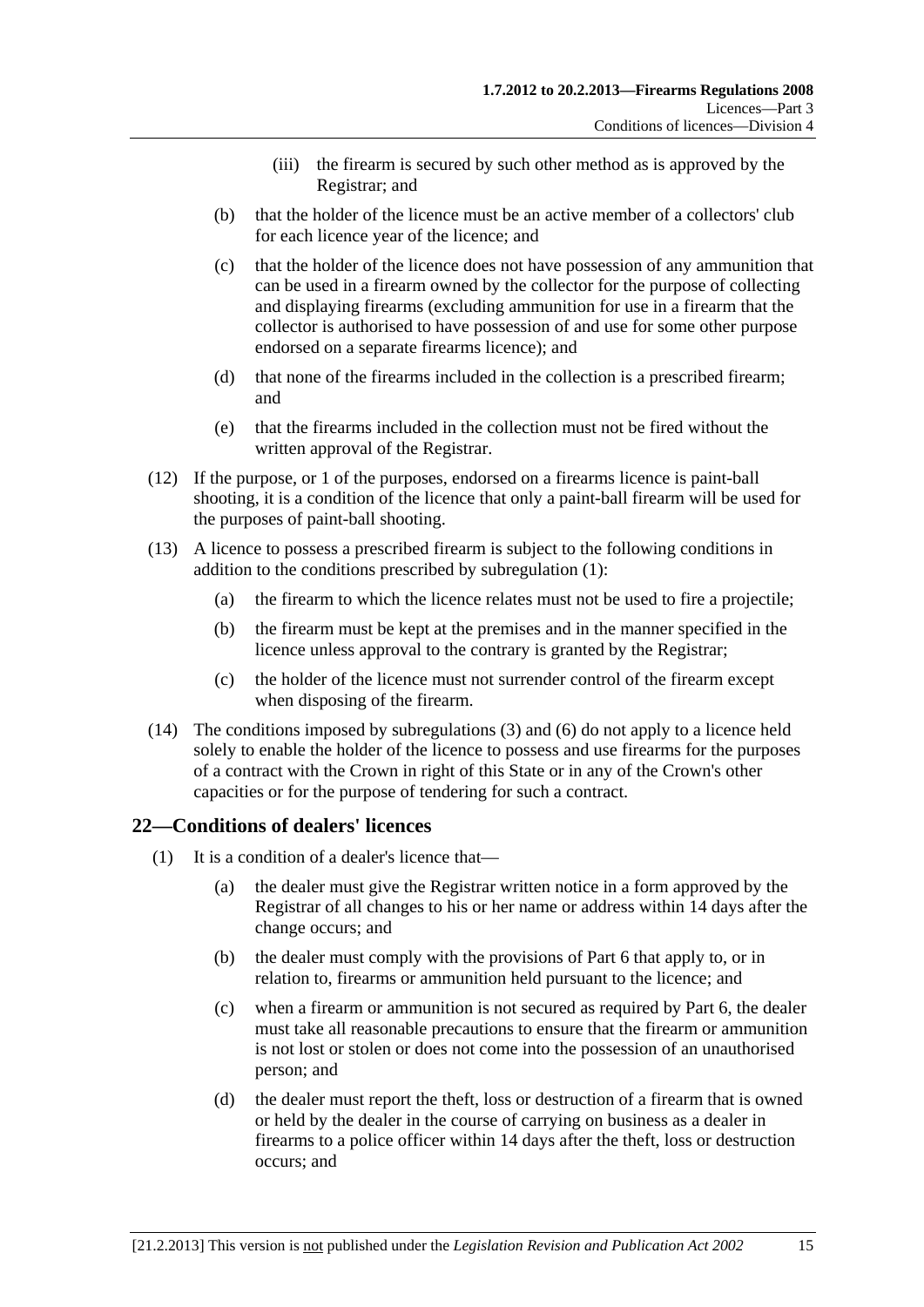- <span id="page-15-0"></span> (e) subject to [subregulation \(2\)](#page-15-0), the dealer does not carry on business as a dealer in firearms or ammunition except at the premises authorised by the licence; and
- (f) in the course of carrying on business as a dealer in firearms, the dealer does not keep firearms at any premises except those referred to in [paragraph \(e\)](#page-15-0)  unless he or she does so for the purpose of testing or repairing those firearms; and
- (g) the dealer must not deal in—
	- (i) mechanisms or other fittings that can be fitted to a firearm to convert it to an automatic firearm; or
	- (ii) mechanisms or other fittings that, when fitted to a suitable firearm, will enable the firearm to fire grenades or other explosive projectiles; and
- (h) during the hours that members of the public have access to the premises referred to in [paragraph \(e\),](#page-15-0) the dealer displays the licence, or a copy of the licence (the copy does not need to include a photograph of the holder of the licence), in those premises in a position in which it is likely to be seen and read by members of the public; and
- (i) the dealer identifies, in a manner approved by the Registrar, each firearm that he or she owns in the course of carrying on business as a dealer in firearms; and
- (j) the dealer must produce to a police officer on request the records kept by him or her pursuant to the Act and these regulations; and
- (k) the dealer must allow a police officer to enter and inspect any premises at which the dealer is authorised by the licence to carry on business for the purpose of enforcement of the Act and these regulations; and
- (l) the dealer must, whenever required to do so by the Registrar or a police officer, provide the Registrar or member with information relating to a firearm recorded to, or in the possession of, the dealer.
- (2) A dealer may—
	- (a) exhibit firearms and ammunition for the purpose of sale by auction and may sell firearms or ammunition by auction at a place other than his or her premises; and
	- (b) exhibit firearms and ammunition for any other purpose at places other than his or her premises if he or she does not exhibit—
		- (i) 2 or more identical firearms; or
		- (ii) more than 50 rounds of identical ammunition.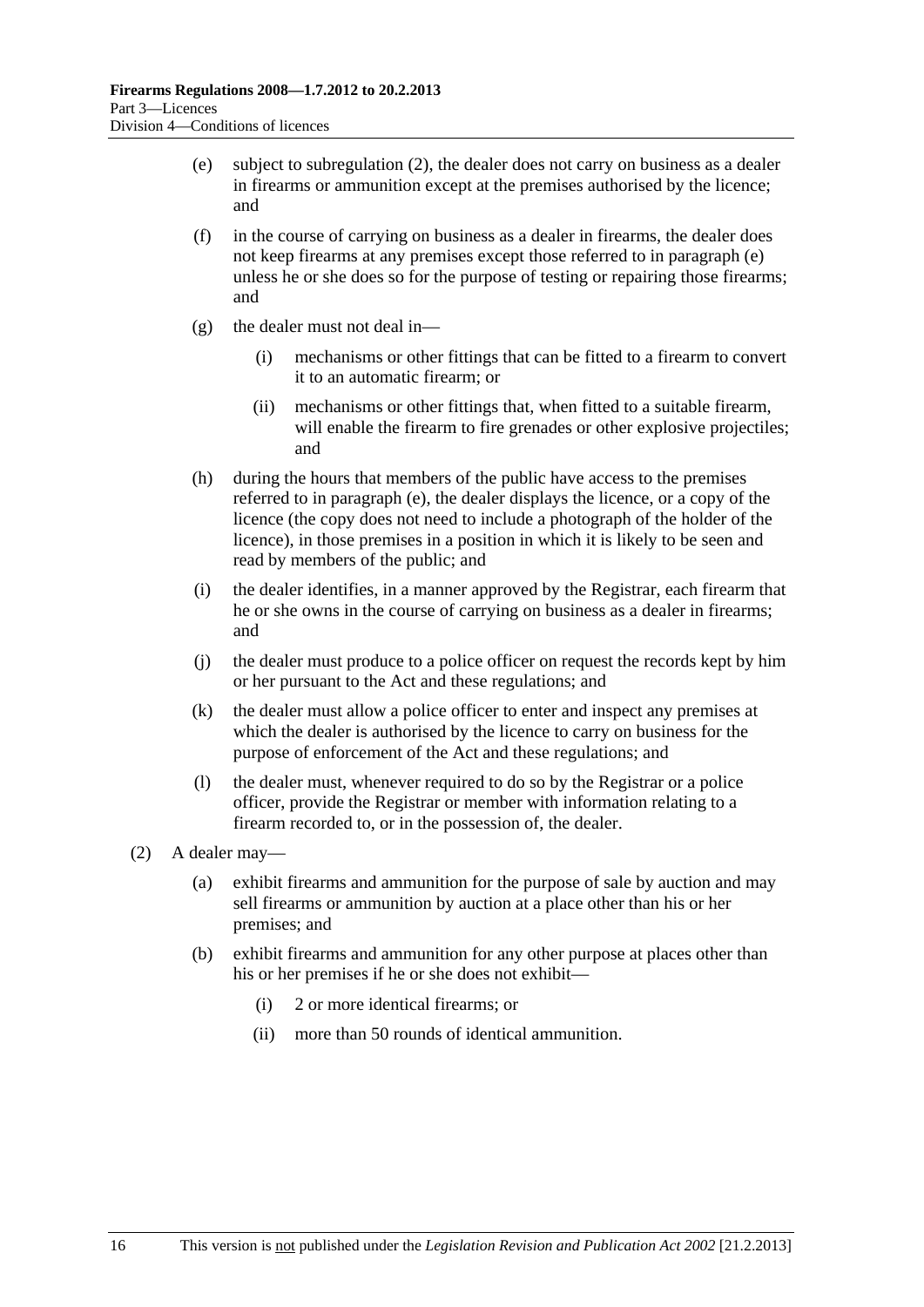# <span id="page-16-0"></span>**Division 5—Exemptions relating to licences**

# **23—Exemption from requirement to be licensed**

- (1) An offence is not committed against section 11 of the Act in the following circumstances:
	- (a) by a person of or over the age of 14 years but under the age of 18 years who has possession of or uses a registered firearm if—
		- (i) he or she is with, and is under the continuous supervision of, his or her parent or guardian or some other person approved by his or her parent or guardian; and
		- (ii) the person providing the supervision holds a firearms licence authorising possession of the firearm for the purpose for which it is being used;
	- (b) by a person of or over the age of 14 years but under the age of 18 years who has possession of or uses a firearm if that person is (with the consent of his or her parent or guardian) with, and is under the continuous supervision of, a recognised coach who holds a firearms licence authorising possession of the firearm for the purpose for which it is being used;
	- (c) by a person who has possession of or uses a firearm for the purpose of a course or examination in the safe handling, carriage and use of firearms if that person is with, and is under the continuous supervision of, a person authorised by the Registrar to conduct the course or examination;
	- (d) by a person of or over the age of 18 years who has possession of or uses a firearm if that person is with, and is under the continuous supervision of, a person who is registered as the owner of the firearm and who holds a firearms licence authorising possession of the firearm for the purpose for which it is being used;
	- (e) by a person who has possession of or uses a class C firearm on the grounds of a recognised firearms club that is affiliated with The South Australian Clay Target Association Inc. or the Australian Clay Target Association Inc. for the purpose of shooting in an activity of the club conducted in accordance with the rules of the Australian Clay Target Association Inc. if that person is with, and is under the continuous supervision of, a person who holds a firearms licence authorising possession of the firearm for the purpose for which it is being used;
	- (f) by a person of or over the age of 14 years but under the age of 18 years who has possession of or uses a firearm at facilities provided by the South Australian Sports Institute if that person is (with the consent of his or her parent or guardian) with, and under the continuous supervision of, a person who holds a firearms licence authorising possession of the firearm for the purpose for which it is being used;
	- (g) by a person of any age who has possession of or uses a firearm (including a prescribed firearm)—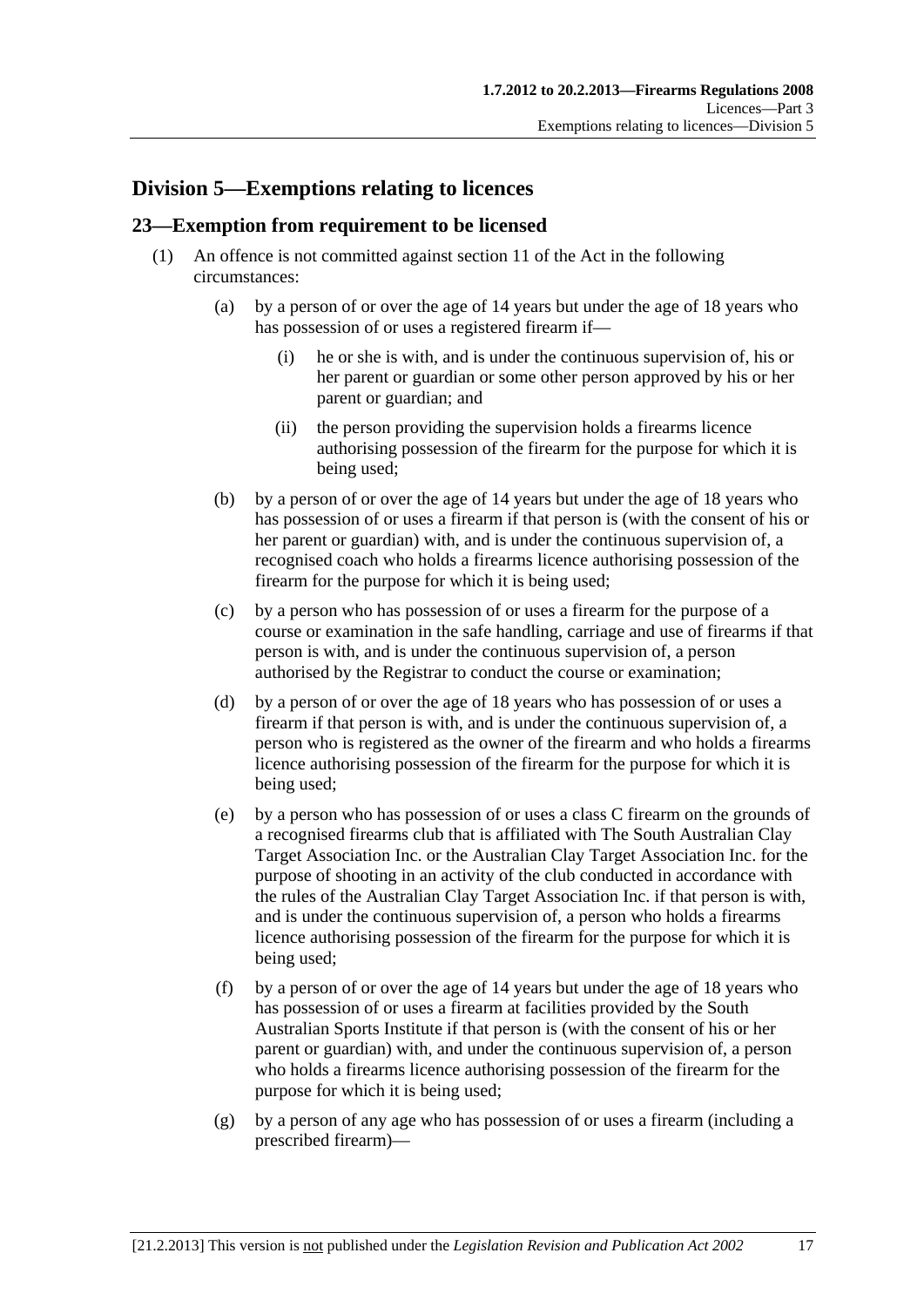- <span id="page-17-0"></span> (i) in the course of rehearsal for, or the performance of, a theatrical production; or
- (ii) in the course of rehearsal for, or the filming of, a scene in the production of a film,

if that person is under the continuous supervision of a person who holds a firearms licence authorising possession of the firearm for the purpose for which it is being used.

- (2) An offence is not committed against section 11 of the Act by a person who is of or over the age of 10 years but under the age of 14 years in the circumstances set out in [subregulation \(1\)\(a\)](#page-16-0) or [\(b\)](#page-16-0) if the firearm concerned is a class A firearm.
- (3) For the purposes of subregulation  $(1)(d)$ , a person will be taken to be registered as the owner of a firearm if he or she is the nominee of a body, whether incorporate or unincorporate, that is registered as the owner of the firearm.
- (4) In this regulation—

*recognised coach* means a person who has been recognised by a recognised firearms club as being a fit and proper person to instruct others in the skills of using firearms.

## **24—Exemption of juniors from certain provisions**

- (1) A person who—
	- (a) has reached the age of 12 years but has not reached the age of 18 years; and
	- (b) is a member of a recognised firearms club; and
	- (c) needs to hold a firearms licence in order to participate in a competition or competitions held in another State or a Territory of the Commonwealth or held in another country,

is, subject to the conditions set out in [subregulation \(2\)](#page-17-0), exempt from section 12(3) and (8) of the Act.

- (2) The conditions are as follows:
	- (a) the only purpose that may be endorsed on a licence granted to an exempt person referred to in [subregulation \(1\)](#page-17-0) is use of a firearm as a member of a recognised firearms club; and
	- (b) the term of a licence granted to an exempt person referred to in [subregulation \(1\)](#page-17-0) is 1 year; and
	- (c) a licence granted to an exempt person referred to in [subregulation \(1\)](#page-17-0) cannot be renewed; and
	- (d) an exempt person referred to in [subregulation \(1\)](#page-17-0) who is the holder of a licence must not apply for a permit authorising the acquisition of a firearm.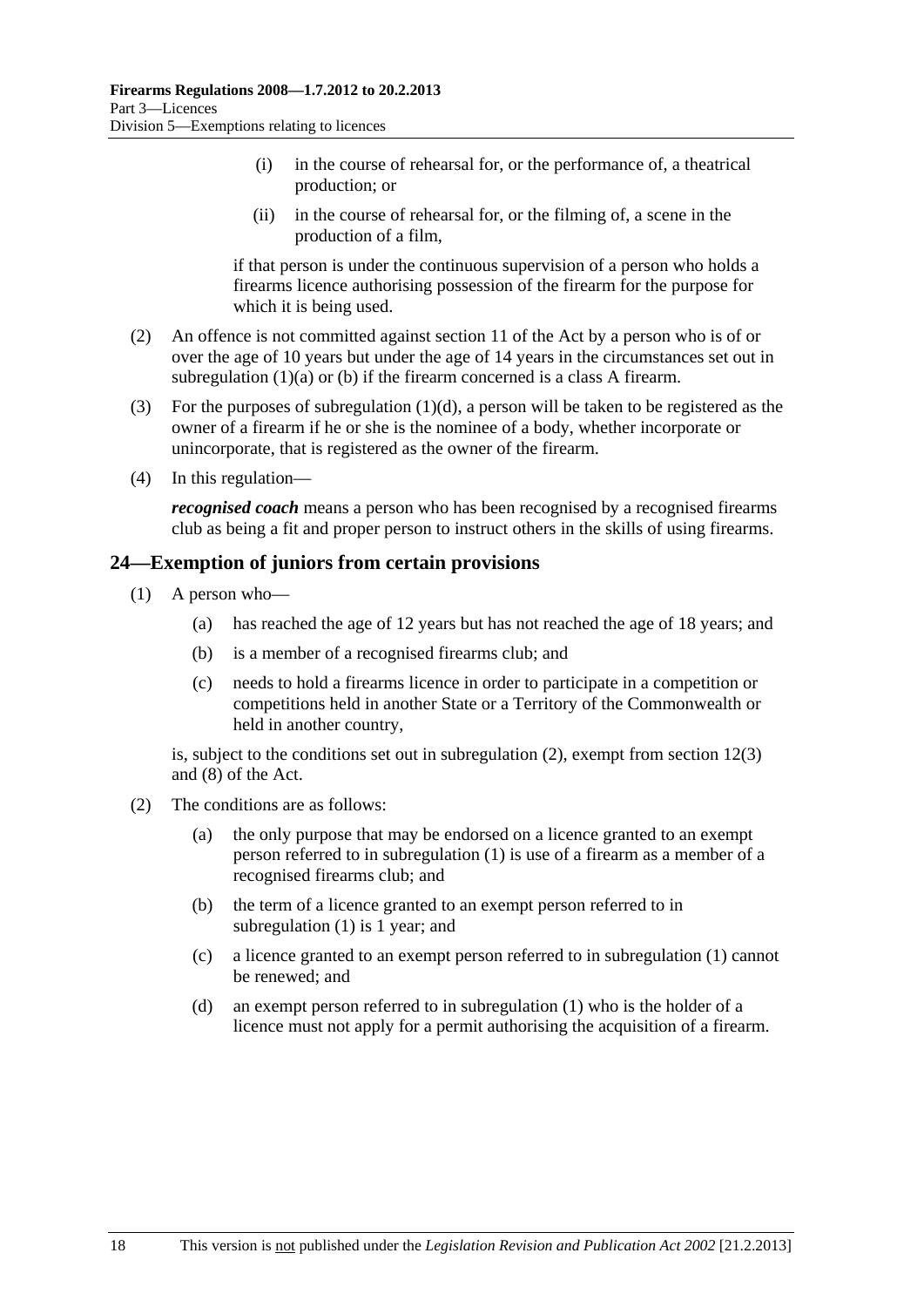# <span id="page-18-0"></span>**Division 6—General**

# **25—Company nominee**

- (1) A company that holds a licence must appoint a person—
	- (a) who is, in the opinion of the Registrar, a fit and proper person to have control of the company's firearms; and
	- (b) who is employed by the company and has his or her usual place of residence in the State,

to have control of the company's firearms at the place at which they are kept by the company.

- (2) Without limiting the meaning of fit and proper person in [subregulation \(1\)\(a\),](#page-18-0) a person will be taken not to be a fit and proper person for the purposes of that subregulation if the Registrar would refuse to grant a firearms licence to that person.
- (3) A person appointed under [subregulation \(1\)](#page-18-0) must keep a record of—
	- (a) the firearms under his or her control; and
	- (b) the names of the persons who have possession of those firearms and the periods during which they have possession of them.
- (4) A company must give the Registrar written notice in a form approved by the Registrar of the name and address of the person appointed by the company under [subregulation \(1\).](#page-18-0)

# **26—Replacement of licence**

If a person applies for replacement of a licence, and the Registrar is satisfied, on information provided by the applicant or on such other evidence as he or she requires, that the licence has been lost, stolen or destroyed, the Registrar may, on payment of the fee fixed by [Schedule 1](#page-28-0), issue a replacement for the licence.

## **27—Reporting obligations of prescribed persons**

The following classes of persons are prescribed for the purposes of the definition of *prescribed person* in section 27A of the Act:

- (a) persons registered as nurses under the *[Nurses Act 1999](http://www.legislation.sa.gov.au/index.aspx?action=legref&type=act&legtitle=Nurses%20Act%201999)*;
- (b) registered psychologists under the *[Psychological Practices Act 1973](http://www.legislation.sa.gov.au/index.aspx?action=legref&type=act&legtitle=Psychological%20Practices%20Act%201973)*;
- (c) professional counsellors;
- (d) social workers.

# **Part 4—Acquisition and registration of firearms**

## **28—Application for permits**

An application for a permit to acquire a firearm must be in a form approved by the Registrar.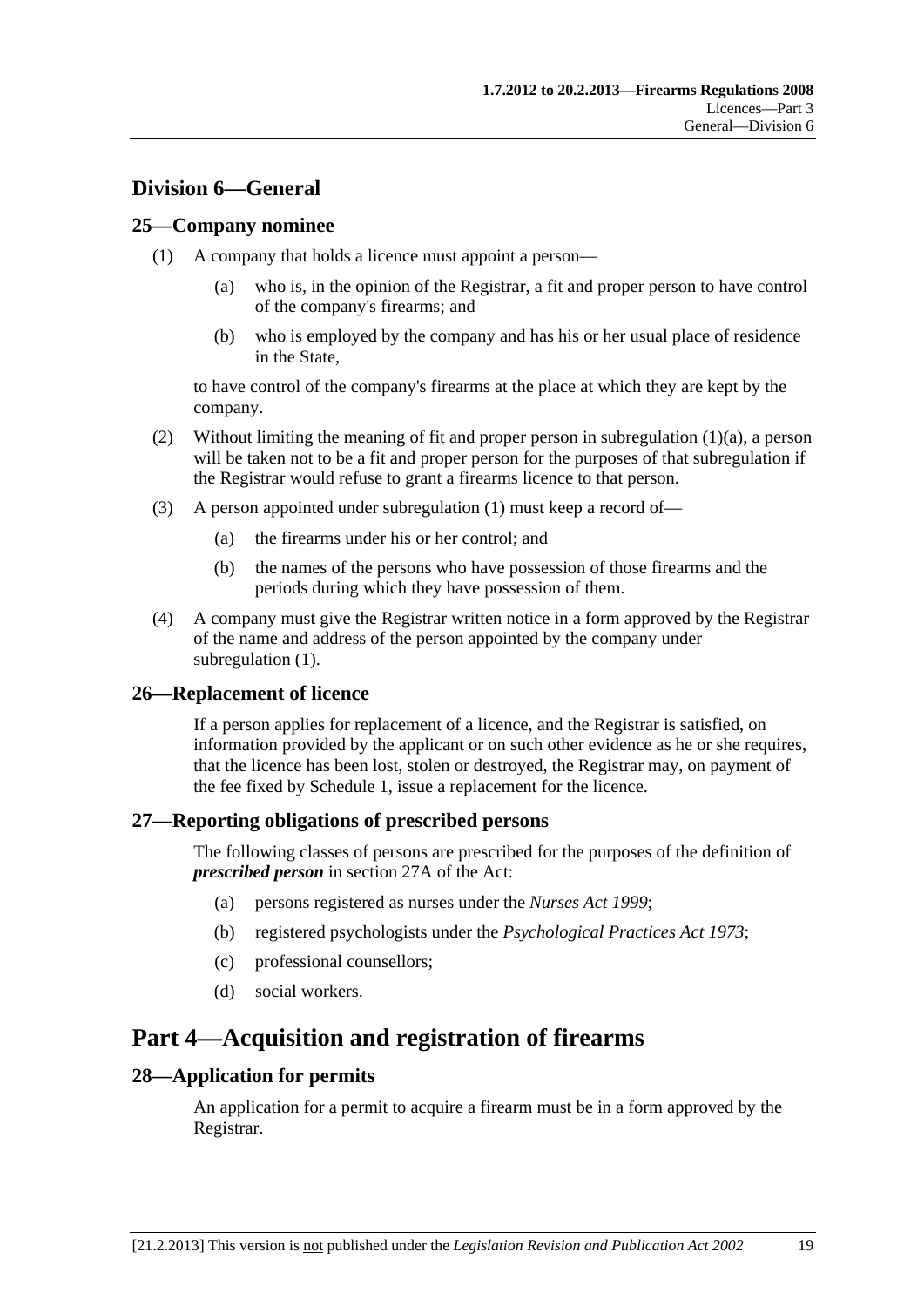## <span id="page-19-0"></span>**29—Checks to be made by Registrar**

Before granting an application for a permit to acquire a firearm, the Registrar must check the application against the checklist adopted for that purpose by the Ministerial Council for Police and Emergency Management – Police.

#### **30—Application to register firearm**

- (1) Subject to [subregulation \(2\),](#page-19-0) an application to register a firearm must be in a form approved by the Registrar and the applicant must produce the following to the police officer to whom the application is made:
	- (a) the permit authorising the acquisition of the firearm; and
	- (b) the firearm; and
	- (c) the licence authorising the person producing the firearm to have possession of it.
- (2) A person who applies for registration of a firearm in circumstances referred to in regulation  $8(7)$  is not bound to comply with subregulation  $(1)(a)$  or  $(c)$ .

# **31—Acquisition of class C firearms**

The following requirements are prescribed for the purposes of section 15A(3)(d) of the Act:

- (a) in relation to the acquisition of class C firearms for the purpose of collection and display—
	- (i) the Registrar is satisfied that the applicant for the permit to acquire the class C firearm has, or genuinely intends to acquire, a collection of firearms that has, or will have, significant commemorative, historical, investment or other value; and
	- (ii) the firearm is to be acquired to form part of the collection;
- (b) in relation to the acquisition of class C firearms by the Royal Zoological Society of South Australia Incorporated—
	- (i) the applicant for the permit to acquire the class C firearm is the Royal Zoological Society of South Australia Incorporated; and
	- (ii) the Registrar is satisfied that the Society needs the firearm for the operation of its zoos.

## **32—Nature of alteration, loss, theft or destruction of firearm**

A notice to the Registrar under section 25 of the Act must be in a form approved by the Registrar.

## **33—Acquisition of class H firearms**

- (1) For the purposes of section 15A(4b) of the Act, the Registrar may grant to an applicant who is the holder of a shooting club member's licence a permit to acquire a class H firearm—
	- (a) despite a restriction on barrel length set out in section 15A(4b)(a) of the Act, if the Registrar is satisfied that the firearm is a visually distinctive and highly specialised target pistol; or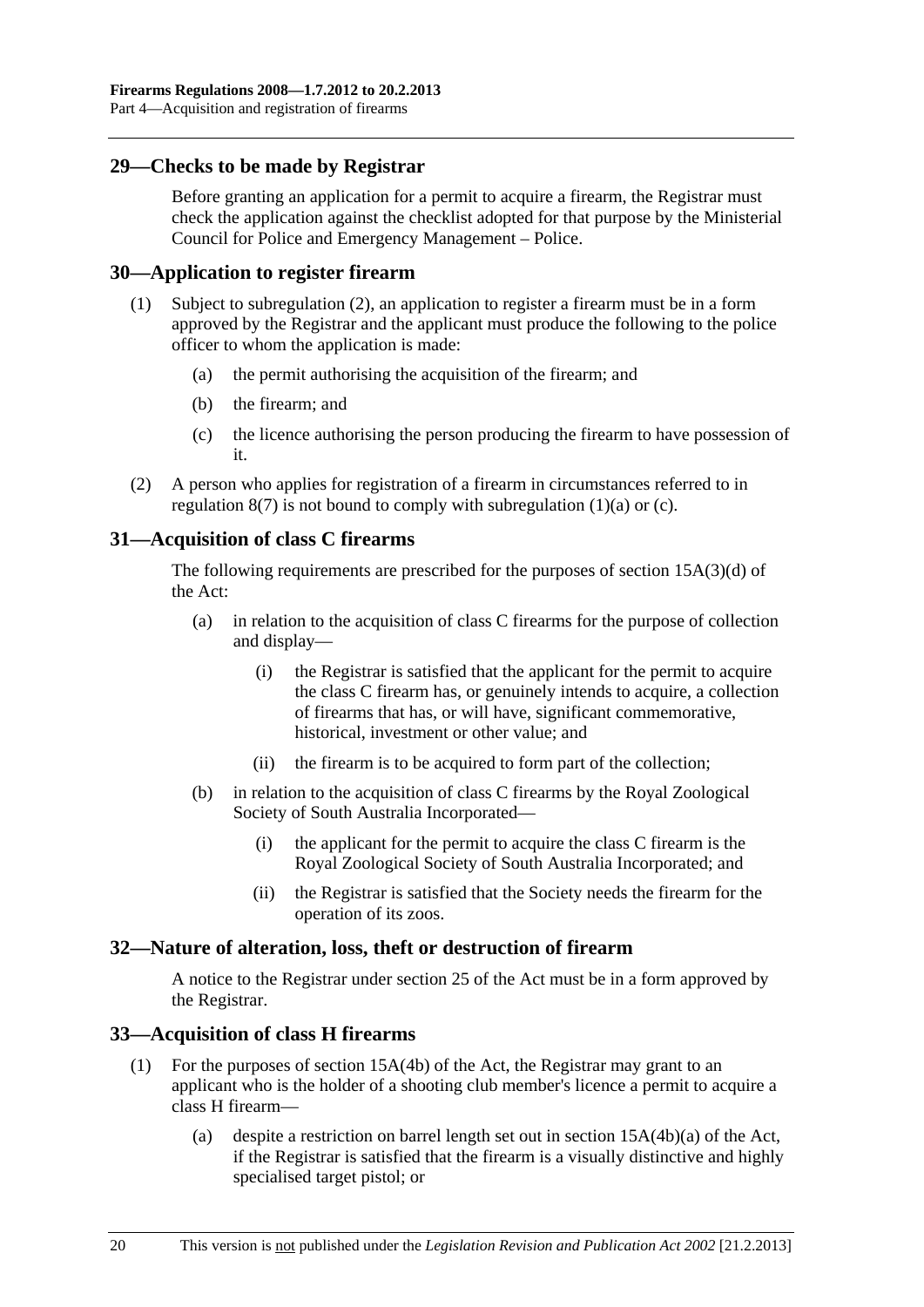- <span id="page-20-0"></span> (b) despite the restriction to firearms of not more than .38 calibre, if the Registrar is satisfied that the firearm is of not more than .45 calibre and is required for shooting events of the kind known as metallic silhouette or single (western) action.
- (2) For the purposes of section 15A(4b) of the Act, the barrel length of a class H firearm is to be measured as follows:
	- (a) in the case of a revolver, the length is to be measured from the muzzle to the breech end immediately in front of the cylinder;
	- (b) in the case of any other class H firearm, the length is to be measured from the muzzle to the breech face (including where the chamber is incorporated in the barrel);
	- (c) if the firearm is self-loading, the measurement must be taken when the slide is forward and the breech face or bolt is in a closed position;
	- (d) any alteration to the barrel that is permanently attached is to be included in the portion measured.
- (3) For the purposes of section 15A(4c) of the Act, in order for a collector to be granted a permit to acquire class H firearms manufactured after 1946, the collector must be a genuine student of arms who—
	- (a) has been an active member of a collectors' club for at least the preceding 2 years; and
	- (b) has a significant collection of handguns with a proper thematic structure; and
	- (c) has provided displays or published articles to advance the body of knowledge of firearms history and development.

## **34—Certificate of registration**

- (1) The Registrar must issue a certificate of registration to the person in whose name the firearm is registered.
- (2) The Registrar may, on payment of the fee fixed by [Schedule 1,](#page-28-0) issue a certificate to replace 1 that has been lost, stolen or destroyed.

# **Part 5—Acquisition of ammunition**

## **35—Application for permit**

An application to the Registrar for a permit to acquire ammunition must—

- (a) be in a form approved by the Registrar; and
- (b) be accompanied by information required by the Registrar; and
- (c) be accompanied by the fee fixed by [Schedule 1.](#page-28-0)

#### **36—Limit on quantity of ammunition**

A person must not own or have in his or her possession ammunition that exceeds the reasonable needs of that person for the immediately following 12 months.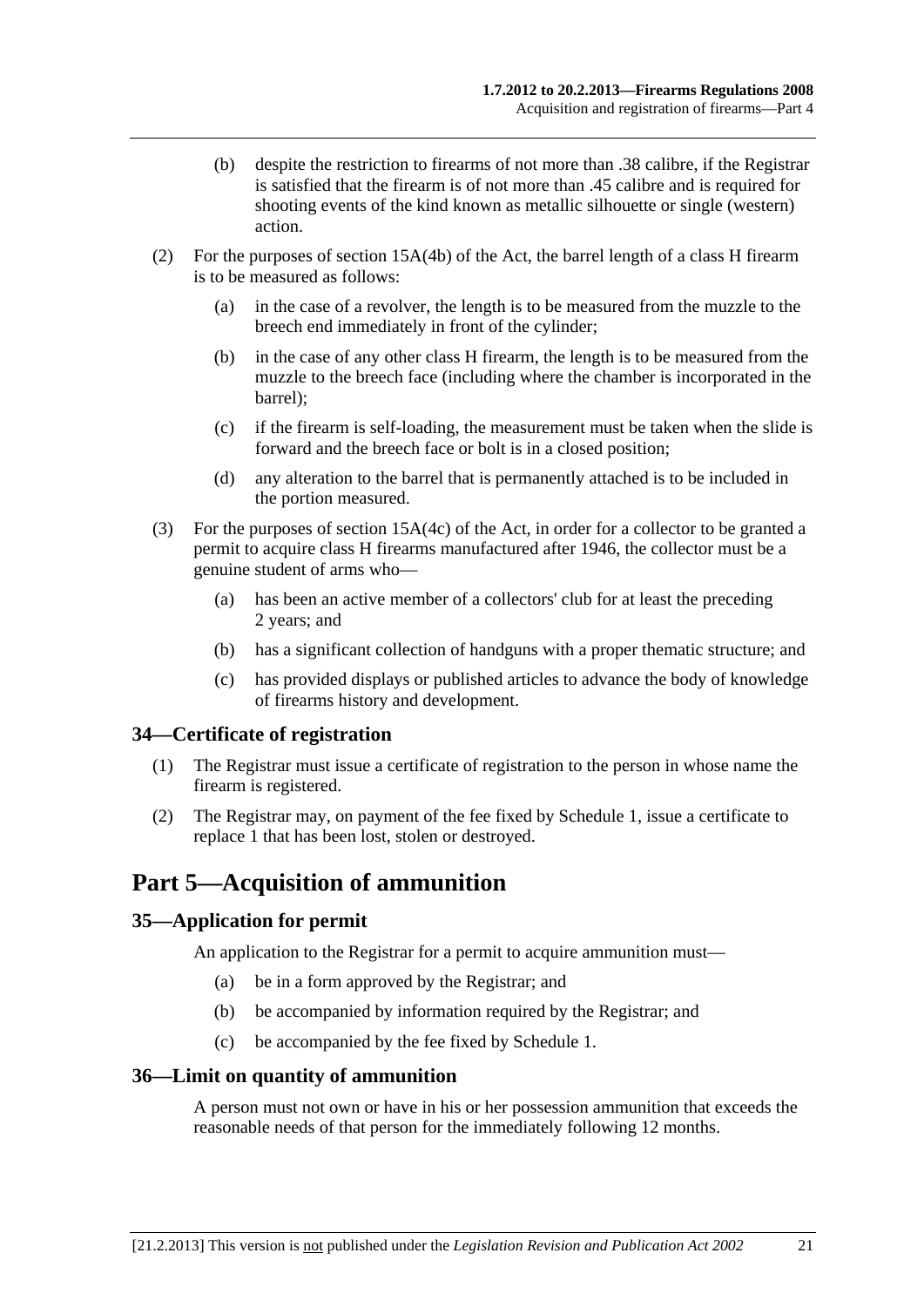# <span id="page-21-0"></span>**37—Exemption—acquisition and supply of gas cylinders**

A person who acquires or supplies a cylinder of compressed gas designed for use in a firearm is exempt from section 21B of the Act in relation to the acquisition or supply of the cylinder.

# **Part 6—Security of firearms and ammunition**

#### **38—Security of firearms**

- (1) A person (not being a dealer) who has possession of a class A or B firearm must keep the firearm secured by—
	- (a) securely attaching and locking it to part of the building in which it is kept; or
	- (b) keeping it in a locked cabinet made of hardwood or steel that is securely attached to the building in which it is kept; or
	- (c) keeping it in a locked safe made of steel that is securely attached to the building in which it is kept; or
	- (d) keeping it in a locked steel and concrete strong room; or
	- (e) such other method as is approved by the Registrar.
- (2) A person (not being a dealer) who has possession of a class C, D or H firearm must keep the firearm secured by—
	- (a) keeping it in a locked safe made of steel that is securely attached to the building in which it is kept; or
	- (b) keeping it in a locked steel and concrete strong room; or
	- (c) such other method as is approved by the Registrar.
- (3) A cabinet or safe referred to in [subregulation \(1\)](#page-21-0) or [\(2\)](#page-21-0) must—
	- (a) be fitted with fittings and locks that prevent it from being easily forced open; and
	- (b) be made of material of sufficient thickness to prevent it being easily broken, opened or destroyed.
- (4) Despite subregulations  $(1)(c)$  and  $(2)(a)$ , a safe need not be attached to the building if its mass when empty is 150 kilograms or more.

#### **39—Possession of prescribed firearms**

A person who has possession of a prescribed firearm must keep the firearm secured in accordance with the conditions of the licence authorising possession of the firearm.

#### **40—Possession of firearms by dealers**

 (1) Subject to this regulation, a person who has possession of a class A, B, C, D or H firearm in his or her capacity as a dealer must keep the firearm secured by 1 of the methods set out in [regulation 38](#page-21-0) in respect of the relevant class of firearm.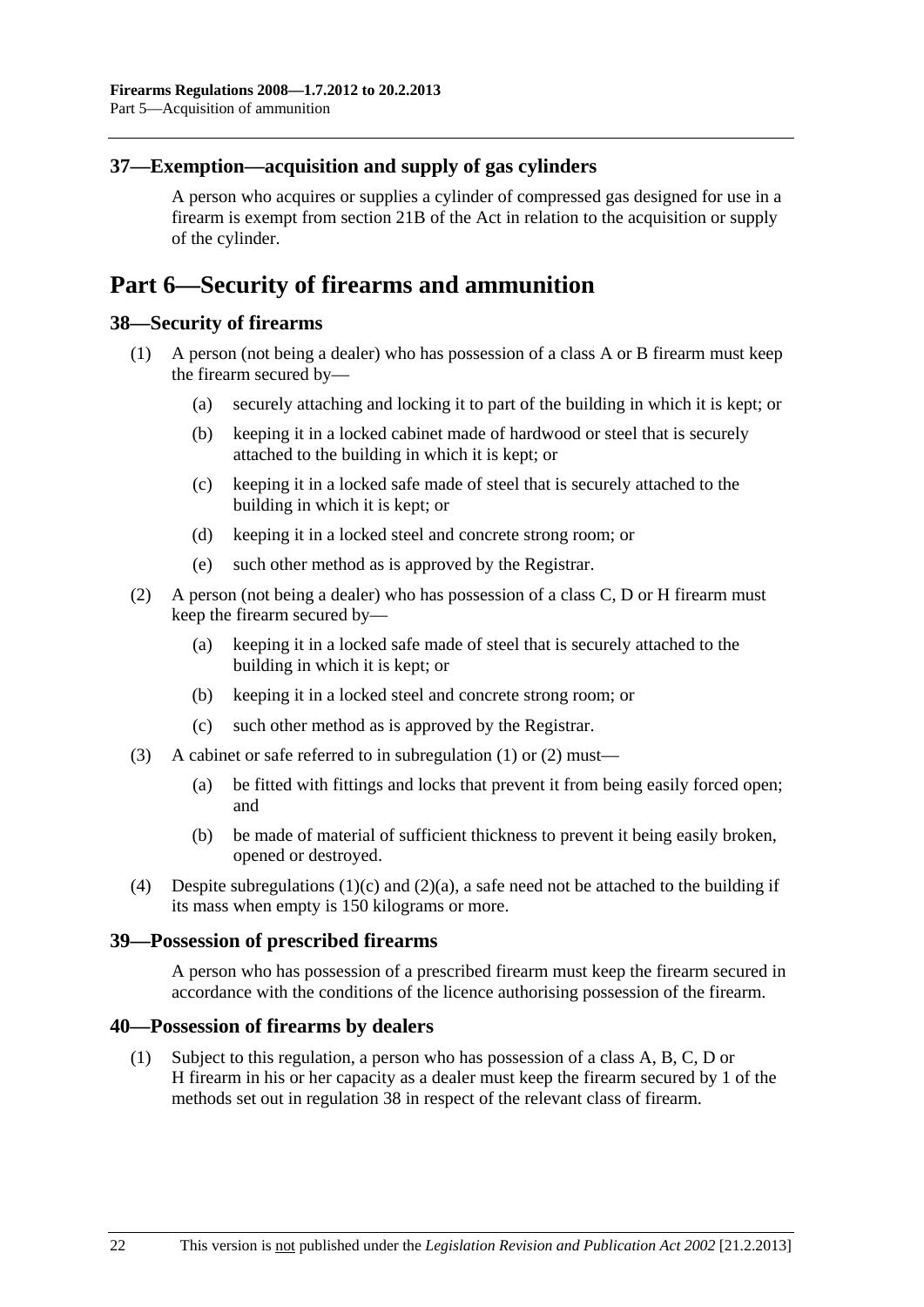- <span id="page-22-0"></span> (2) A dealer is not required to comply with [subregulation \(1\)](#page-21-0) during periods that his or her premises are open to the public in respect of class A or B firearms that are on display to members of the public entering the premises if the public does not have access to the firearms.
- (3) A dealer is not required to comply with [subregulation \(1\)](#page-21-0) during periods that his or her premises are open to the public in respect of class H firearms that are on display to members of the public entering the premises if—
	- (a) the public does not have access to the firearms; and
	- (b) the firearms are secured in a manner approved by the Registrar.

#### **41—Ammunition**

- (1) Ammunition must be stored in a locked container separately from firearms.
- (2) A person must not have possession of a round of ammunition that includes high explosives or that is designed to kill, injure or incapacitate by means of smoke or chemicals.
- (3) A person must not have possession of a round of military ammunition unless—
	- (a) it has been modified so that it is incapable of being fired; or
	- (b) it is of *United Nations Hazard classification Code 1.4S* and has a calibre of less than 19.1mm.

#### **42—Security of dealer's building**

A dealer must ensure that the premises at which he or she carries on the business of dealing in firearms is properly secured against unlawful entry whenever the premises are unoccupied.

#### **43—Exemption from Part**

The Registrar may exempt a person from compliance with this Part subject to such conditions as he or she thinks fit and may vary or revoke an exemption at any time.

# **Part 7—Recognised bodies**

## **Division 1—Recognised firearms clubs**

#### **44—Application for recognition**

An application for recognition of a firearms club must be made to the Registrar in a form approved by the Registrar and must be accompanied by—

- (a) a copy of the rules relating to the constitution, powers, management and administration of the club; and
- (b) a list of the names and addresses of the members of the controlling body of the club and the office (if any) held by each member; and
- (c) a statement of the number of members of the club; and
- (d) a description of the current and proposed activities of the club; and
- (e) if the activities of the club include shooting—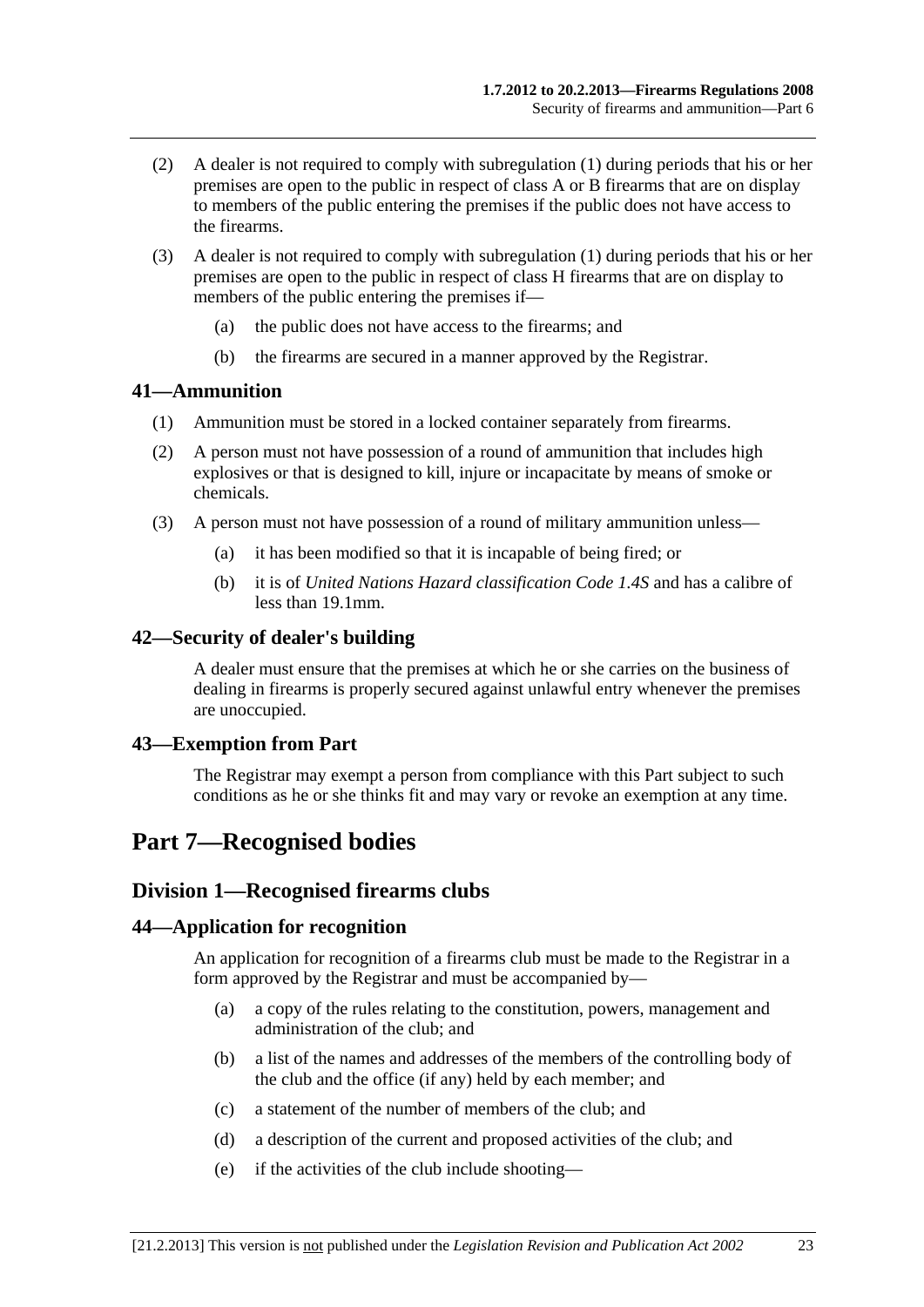- <span id="page-23-0"></span> (i) a plan of the range (if any) regularly used by the club and a map showing the location of the range; and
- (ii) a list of the names and addresses of members of the club who are authorised to control the activities of club members at the range; and
- (iii) evidence that the club has permission of the owner of the land on which the range is situated for the club's use of the range; and
- (iv) evidence that the club has permission of the owner of adjoining land over which projectiles may pass in the course of shooting at the range; and
- (v) evidence of compliance with the requirements of any other Act relating to the use of land as a shooting range; and
- (f) such other information as the Registrar requires.

#### **45—Certificate of recognition**

- (1) If the Minister has declared a firearms club to be a recognised firearms club, the Registrar must provide the club with a certificate setting out—
	- (a) the date of recognition; and
	- (b) the location of the club's range or ranges; and
	- (c) the current activities (and the proposed activities if any) of the club.
- (2) The club must display the certificate, or a copy of the certificate, in a prominent position on its premises or at the range used by it.

## **46—Approval of Registrar required for alteration to range**

A recognised firearms club must not alter the range or ranges used by the club without first obtaining the approval of the Registrar.

#### **47—Club to inform Registrar of change**

- (1) A recognised firearms club must, within 28 days after—
	- (a) a variation to the rules of the club comes into force; or
	- (b) the membership of the controlling body of the club changes; or
	- (c) a variation in or addition to the activities of the club has occurred,

provide the Registrar with—

- (d) the text of the variation to the rules; or
- (e) the names and addresses of the members of the controlling body and the office (if any) held by each member; or
- (f) a description of the variation in or addition to the activities of the club.
- (2) A recognised firearms club must—
	- (a) from time to time, at the request of the Registrar, provide the Registrar with such information in relation to the affairs and activities of the club as the Registrar requires; and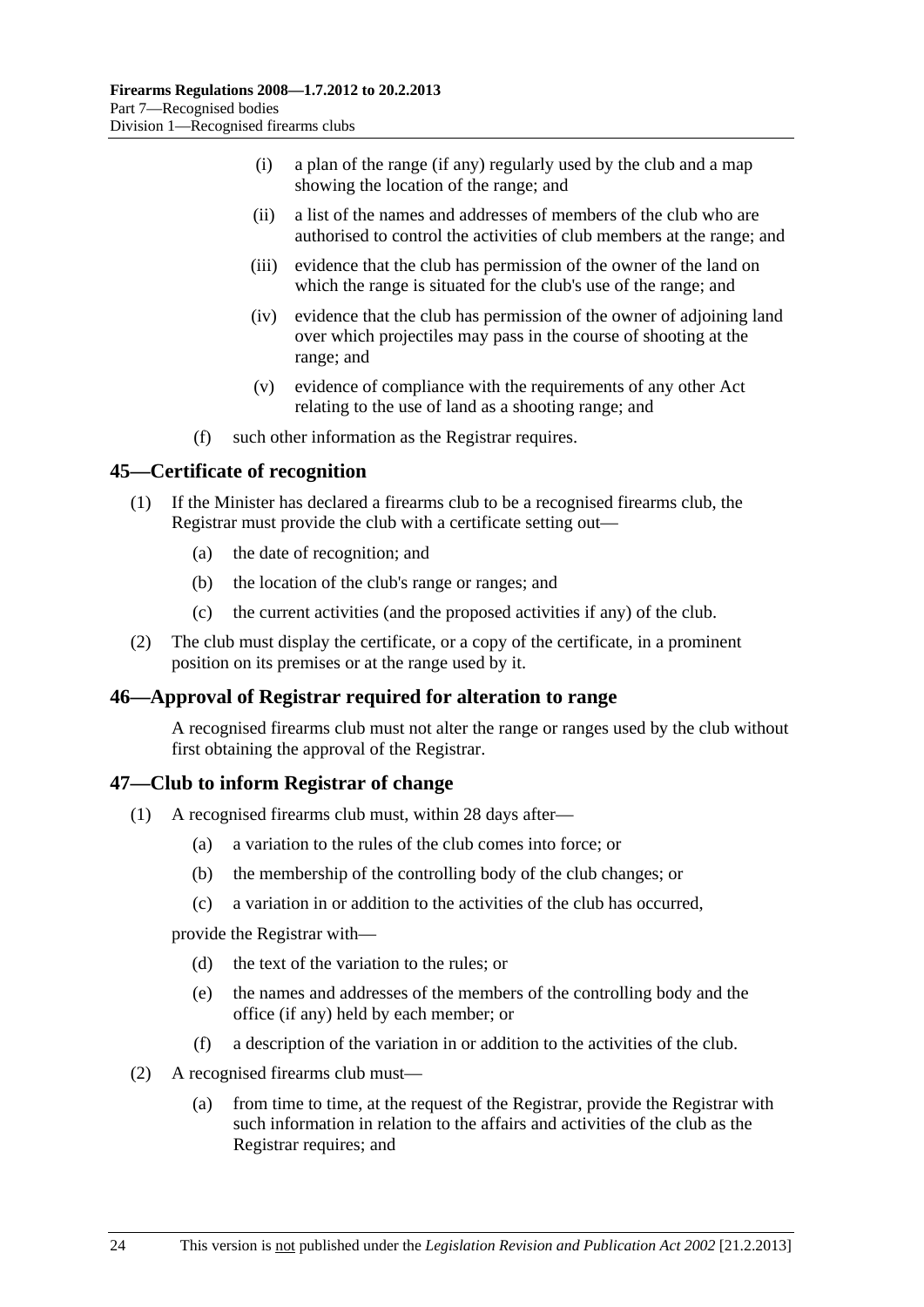(b) permit the Registrar, or a person authorised by the Registrar, to inspect the club premises and the range at any reasonable time.

#### <span id="page-24-0"></span>**48—Acceptance of new members**

A recognised firearms club must not grant an application for membership of the club unless—

- (a) if the club is a shooting club—the applicant has produced to the club the applicant's shooting club member's licence or a certificate of the Registrar, issued within the preceding 21 days, certifying that the Registrar is satisfied that the applicant is a fit and proper person to hold a shooting club member's licence; or
- (b) if the club is a collectors' club—the applicant has produced to the club the applicant's collector's licence or a certificate of the Registrar, issued within the preceding 21 days, certifying that the Registrar is satisfied that the applicant is a fit and proper person to hold a collector's licence; and
- (c) the applicant has produced to the club 2 references each of which appears to have been signed by a person within the preceding 21 days and to state that the person has known the applicant for at least the preceding 2 years and that the applicant is a person of good character and a suitable person to be a member of a firearms club; and
- (d) an office holder of the club has, by personal contact with the person named in each reference as the referee, confirmed the signing of the reference by the person on the date stated in the reference and the contents of the reference.

## **49—Records to be kept by clubs**

- (1) A recognised firearms club must make records, as required by the Registrar by notice in writing, of—
	- (a) in respect of each person granted membership of the club, the actions taken in compliance with [regulation 48;](#page-24-0) and
	- (b) participation by members of the club in activities of the club that involve the shooting of firearms; and
	- (c) attendance by members of the club at meetings of the club including those of the kind referred to in [paragraph \(b\)](#page-24-0) (if any).
- (2) Records referred to in [subregulation \(1\)](#page-24-0) must be kept by the club for at least 3 years and must be produced for inspection when requested by the Registrar.

#### **50—Change in membership**

Within 28 days after a person ceases to be a member of a recognised firearms club, the club must give the Registrar written notice of the member's name and last known address and the date on which the membership terminated and, in the case of expulsion, the reason or reasons for the expulsion.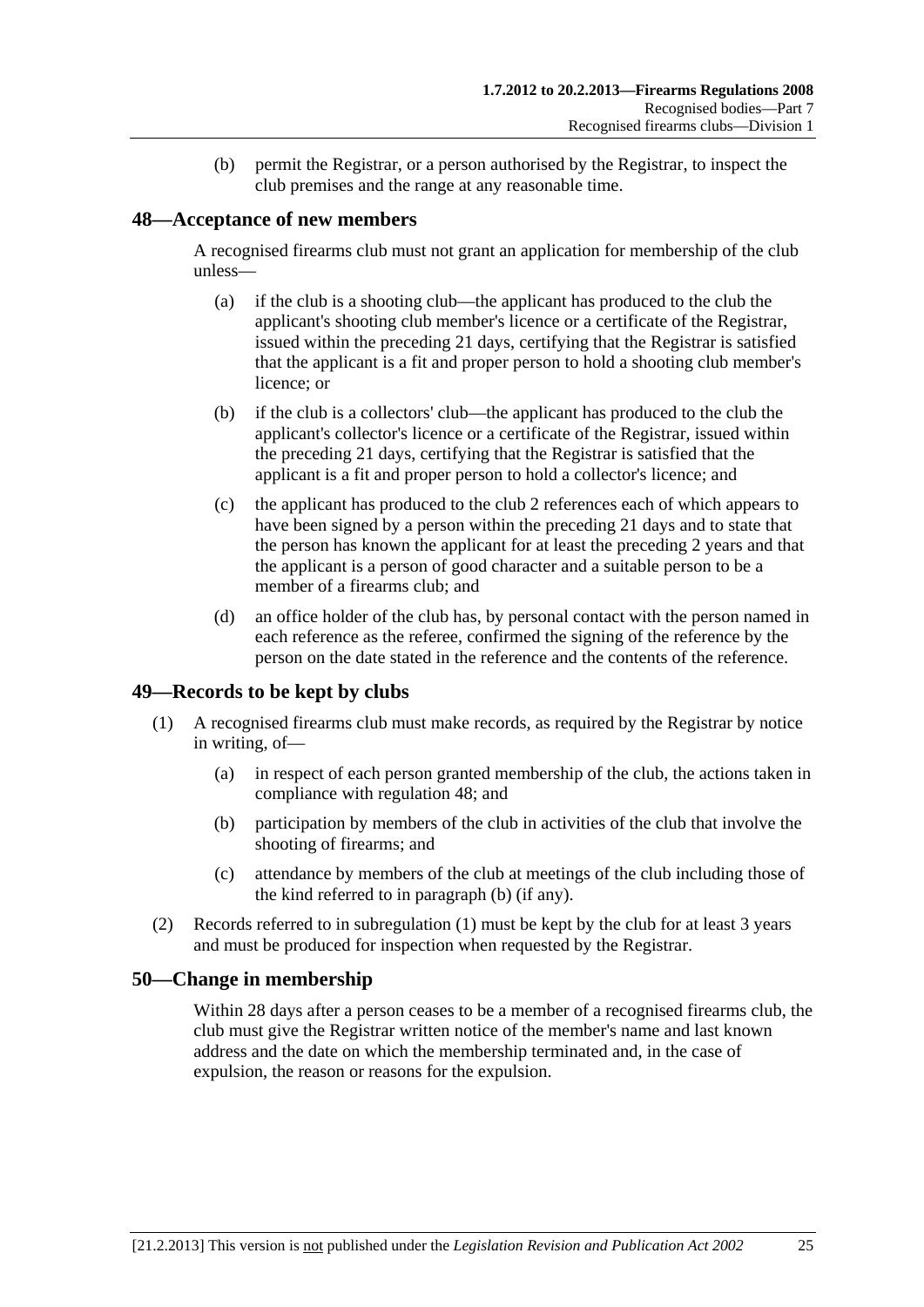# <span id="page-25-0"></span>**Division 2—Recognised paint-ball operators and recognised commercial range operators**

# **51—Application for recognition of paint-ball operator**

- (1) An application for recognition of a paint-ball operator and approval of the operator's grounds must be made to the Registrar in a form approved by the Registrar and must be accompanied by—
	- (a) a description of the proposed activities of the operator; and
	- (b) a plan of the grounds proposed to be used by the operator and a map showing the location of the grounds; and
	- (c) a list of the names and addresses of the persons who are authorised to control the activities of persons on those grounds; and
	- (d) evidence that the operator has permission of the owner of the land on which the grounds are situated for the operator's use of the grounds; and
	- (e) evidence of compliance with the requirements of any other Act relating to use of land as grounds of a paint-ball operator; and
	- (f) such other information as the Registrar requires.
- (2) An application by a company must be accompanied by—
	- (a) a copy of the constitution of the applicant;
	- (b) a list of the names and addresses of the directors and shareholders of the applicant.

## **52—Application for recognition of commercial range operator**

- (1) An application for recognition of a commercial range operator and approval of the operator's range must be made to the Registrar in a form approved by the Registrar and must be accompanied by—
	- (a) a description of the proposed activities of the operator; and
	- (b) a plan of the range proposed to be used by the operator and a map showing the location of the range; and
	- (c) a list of the names and addresses of the persons who are authorised to control the activities of persons on the range; and
	- (d) evidence that the operator has permission of the owner of the land on which the range is situated for the operator's use of the range; and
	- (e) evidence of compliance with the requirements of any other Act relating to use of land as a shooting range; and
	- (f) such other information as the Registrar requires.
- (2) An application by a company must be accompanied by—
	- (a) a copy of the constitution of the applicant; and
	- (b) a list of the names and addresses of the directors and shareholders of the applicant.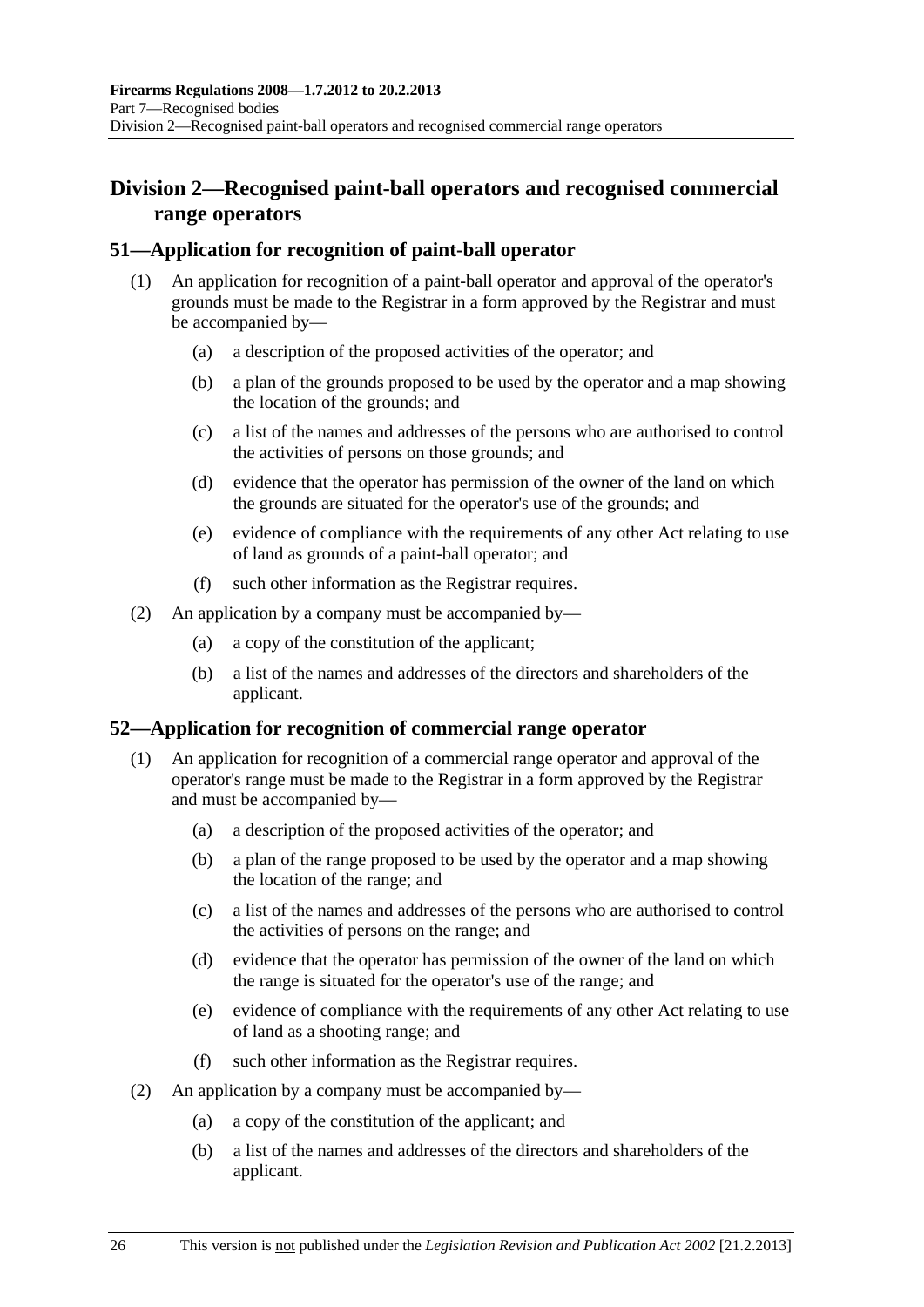# <span id="page-26-0"></span>**53—Certificate of recognition**

- (1) If the Minister has declared a person to be a recognised paint-ball operator or recognised commercial range operator, the Registrar must provide the operator with a certificate setting out—
	- (a) the date of recognition; and
	- (b) the location of the operator's grounds or range; and
	- (c) the proposed activities of the operator.
- (2) The operator must display the certificate, or a copy of the certificate, in a prominent position at the grounds or range used by the operator.

## **54—Alteration of grounds or range**

A recognised paint-ball operator or a recognised commercial range operator must not alter the grounds or range used by the operator without first obtaining the approval of the Registrar.

#### **55—Operator to inform Registrar of change**

- (1) A recognised paint-ball operator or recognised commercial range operator must, within 28 days after a variation in or addition to the activities of the operator has occurred, provide the Registrar with a description of the variation in or addition to the activities of the operator.
- (2) A recognised paint-ball operator or recognised commercial range operator that is a company must, within 28 days after—
	- (a) a variation to the constitution of the operator comes into force; or
	- (b) a change in the directors or shareholders of the operator has occurred,

provide the Registrar with—

- (c) the text of the variation to the constitution; or
- (d) the names of the persons who have ceased to be directors or shareholders of the operator and the names and addresses of persons who have become directors or shareholders of the operator,

(as the case requires).

- (3) A recognised paint-ball operator or recognised commercial range operator must—
	- (a) from time to time, at the request of the Registrar, provide the Registrar with such information in relation to the affairs and activities of the operator as the Registrar requires; and
	- (b) permit the Registrar, or a person authorised by the Registrar, to inspect the operator's premises and grounds or range at any reasonable time.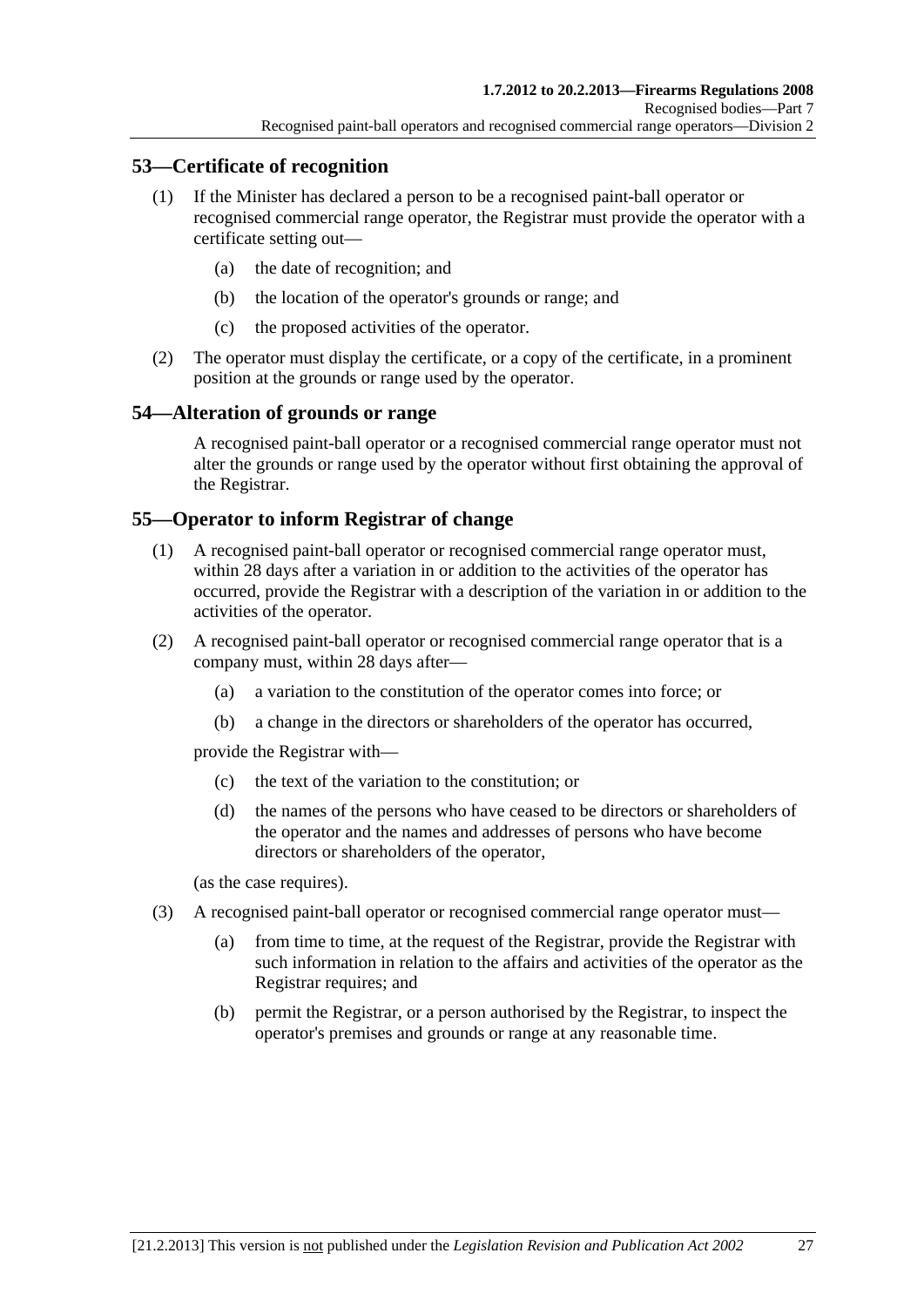# <span id="page-27-0"></span>**Part 8—Miscellaneous**

#### **55A—Disposal of forfeited or surrendered firearms etc**

- (1) For the purposes of section  $35(5)(b)(i)(A)$  of the Act, the following requirements govern the sale or disposal of a firearm, firearm part or ammunition:
	- (a) a sale is to be by public auction or public tender (and the Registrar may, but need not, fix a reserve price for the purpose);
	- (b) the firearm, firearm part or ammunition may be disposed of otherwise than by sale if the Registrar believes on reasonable grounds that the firearm, firearm part or ammunition has no monetary value or that the proceeds of the sale would be unlikely to exceed the costs of the sale or if the firearm, firearm part or ammunition has been offered for sale and was not sold.
- (2) Before paying the proceeds of a sale or disposal of a firearm, firearm part or ammunition to a person under section  $35(5)(b)(i)(B)$  or (e) of the Act, the Registrar may deduct expenses incurred in connection with the sale or disposal and storage and other expenses incurred in relation to the firearm, firearm part or ammunition.
- (3) For the purposes of section  $35(5)(d)$  of the Act, the period for which a firearm, firearm part or ammunition must be made available for collection is 1 month.

#### **55B—Register of firearms prohibition orders**

The register of firearms prohibition orders maintained for the purposes of section 6A of the Act must contain the following information in relation to each order:

- (a) the full name of the person to whom the order applies;
- (b) the date on which the order was issued;
- (c) the details of any exemption from a provision of section 10C of the Act (including any conditions that apply to the exemption) granted by the Registrar under section 10C(15) of the Act.

#### **56—Advertising firearm for sale**

A person (other than a dealer) who advertises a firearm for sale must include in the advertisement the identification number or combination of numbers and letters stamped or engraved on the firearm.

#### **57—Transporting of firearms—exclusion from section 35A of Act**

- (1) A person who carries on the business of carrying goods may carry a firearm and ammunition, or cause a firearm and ammunition to be carried, by the same vehicle, vessel or aircraft if—
	- (a) the owner of the firearm and the owner of the ammunition are being carried by the same vehicle, vessel or aircraft and no ammunition is carried in the chamber, breech or a magazine of the firearm; or
	- (b) the firearm and ammunition are carried in the same vehicle, vessel or aircraft with the approval of the Registrar.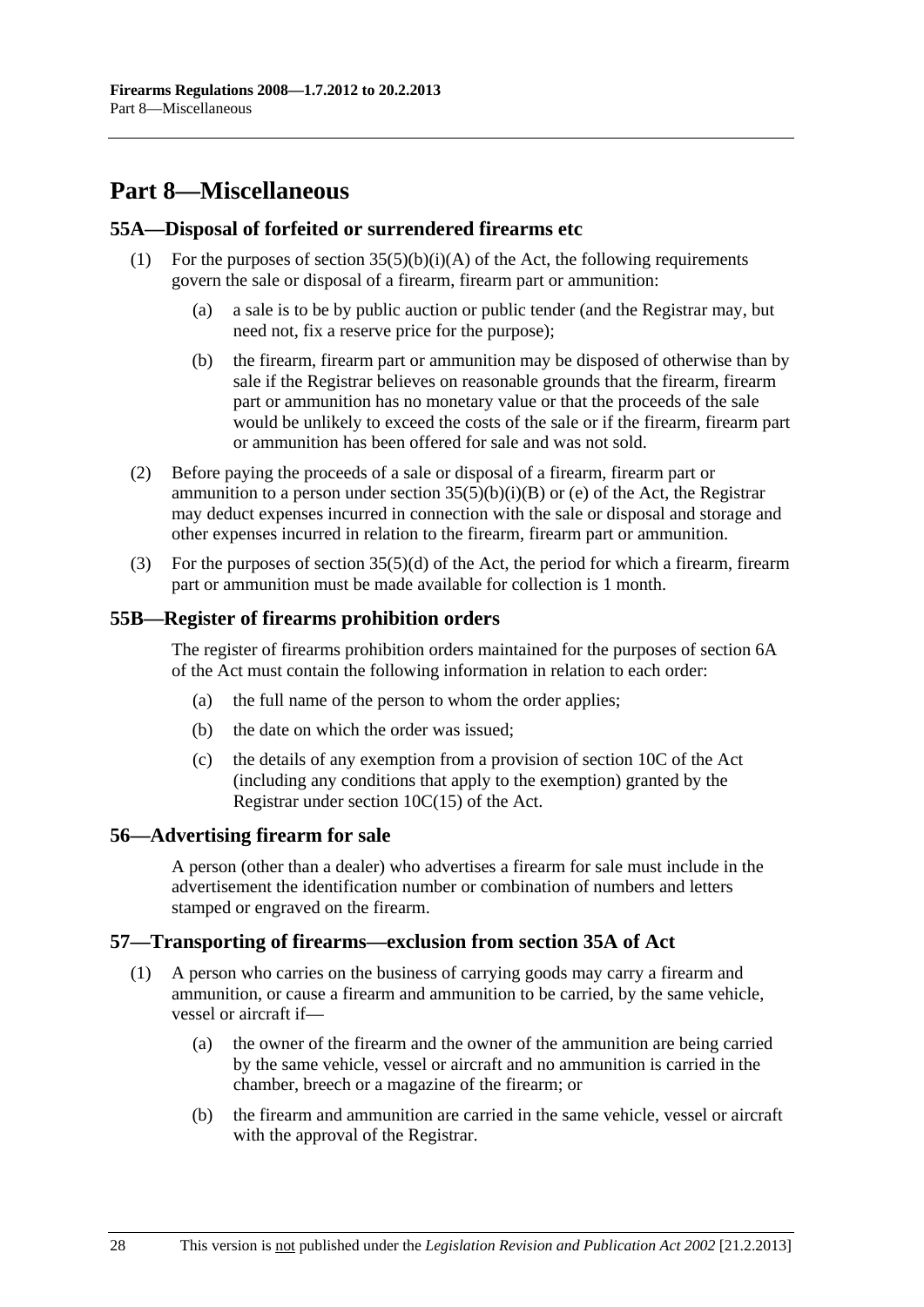<span id="page-28-0"></span> (2) For the purposes of section 35A(2) of the Act, a class C, D or H firearm must not be transported if there is a round of ammunition in the chamber, breech or a magazine of the firearm.

#### **58—Records**

- (1) Records that a person is required to compile and keep under the Act, these regulations or the conditions of a licence must be produced on demand to the Registrar or a police officer.
- (2) All alterations made to records compiled and kept under the Act, these regulations or the conditions of a licence must be made so that the entry that is altered remains clearly legible.

#### **59—Form of applications and licences etc**

- (1) An application to the Registrar under the Act or these regulations must, unless otherwise provided, be in a form approved by the Registrar.
- (2) A licence, permit or registration certificate granted or issued by the Registrar must, unless otherwise provided, be in a form approved by the Registrar.

#### **60—Fees**

- (1) The fees payable under the Act and these regulations are set out in [Schedule 1.](#page-28-0)
- (2) The Registrar may waive or reduce (in a particular case or classes of cases) fees that would otherwise be payable under these regulations.

#### **61—Offence**

A person who contravenes, or fails to comply with, a provision of these regulations is guilty of an offence.

Maximum penalty: \$2 500.

# **Schedule 1—Fees**

| 1              | Application for grant or renewal of firearms licence for prescribed firearms                                        |                                                                | \$59      |
|----------------|---------------------------------------------------------------------------------------------------------------------|----------------------------------------------------------------|-----------|
| 2              | Application for grant or renewal of firearms licence for firearms other than<br>prescribed firearms—                |                                                                |           |
|                | (a)                                                                                                                 | if term of licence does not exceed 1 year                      | \$74      |
|                | (b)                                                                                                                 | if term of licence exceeds 1 year but does not exceed 3 years  | \$193     |
|                | (c)                                                                                                                 | if term of licence exceeds 3 years but does not exceed 5 years | \$307     |
| 3              | Application for grant or renewal of dealer's licence authorising dealing in firearms<br>or firearms and ammunition- |                                                                |           |
|                | (a)                                                                                                                 | if term of licence does not exceed 1 year                      | \$383     |
|                | (b)                                                                                                                 | if term of licence exceeds 1 year but does not exceed 3 years  | \$1 1 1 4 |
|                | (c)                                                                                                                 | if term of licence exceeds 3 years but does not exceed 5 years | \$1 849   |
| $\overline{4}$ | Application for grant or renewal of dealer's licence that only authorises dealing in<br>ammunition-                 |                                                                |           |
|                | (a)                                                                                                                 | if term of licence does not exceed 1 year                      | \$113     |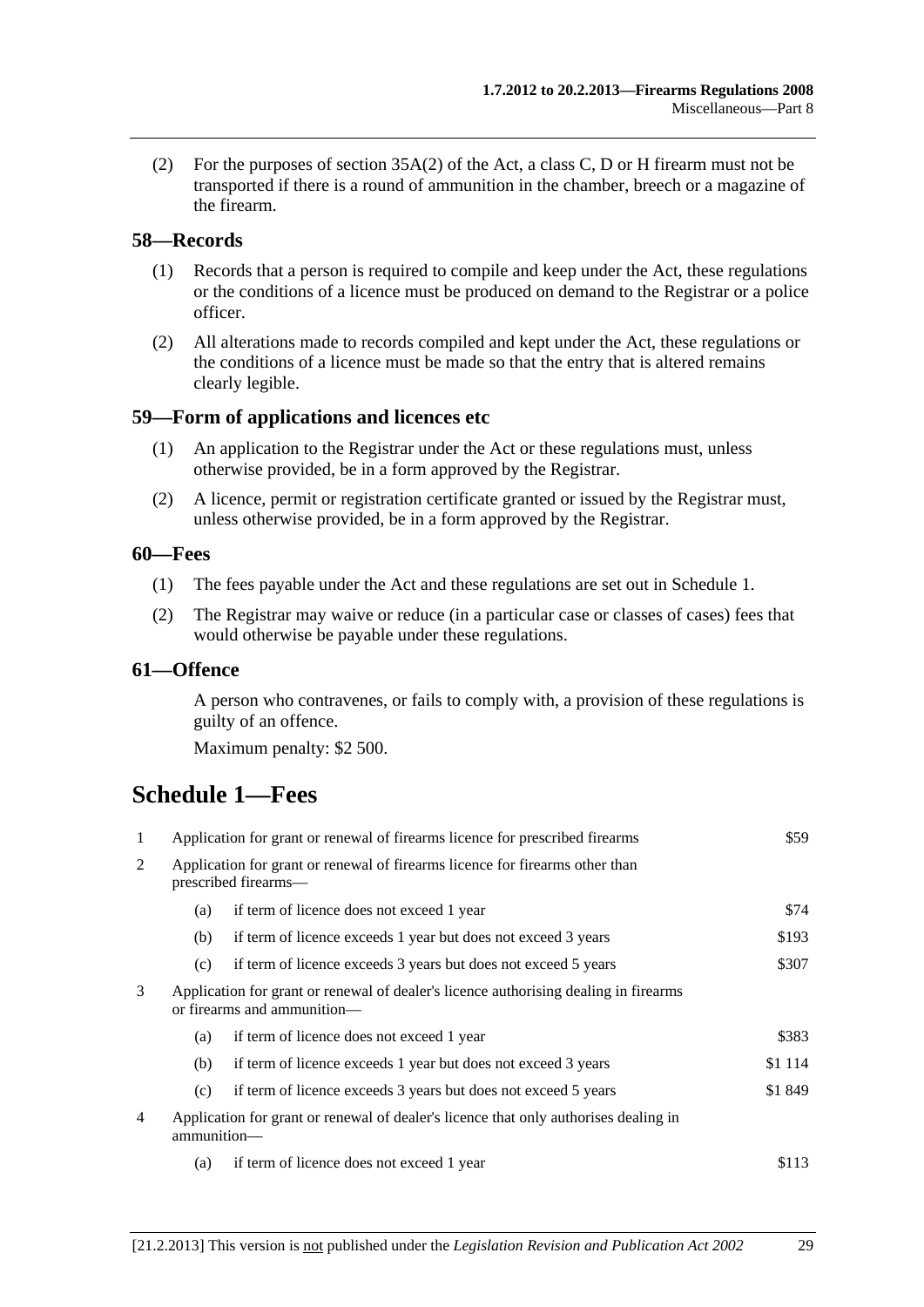|    | (b)                                                                                                                                  | if term of licence exceeds 1 year but does not exceed 3 years                                                                                                             | \$307 |
|----|--------------------------------------------------------------------------------------------------------------------------------------|---------------------------------------------------------------------------------------------------------------------------------------------------------------------------|-------|
|    | (c)                                                                                                                                  | if term of licence exceeds 3 years but does not exceed 5 years                                                                                                            | \$503 |
| 5  |                                                                                                                                      | Application for variation of licence                                                                                                                                      | \$45  |
| 6  | \$28<br>Application for registration of firearm in name of owner of firearm or for issue of<br>duplicate certificate of registration |                                                                                                                                                                           |       |
| 7  | Application for licence to replace licence lost, stolen or destroyed                                                                 |                                                                                                                                                                           | \$45  |
| 8  | Application for permit to acquire ammunition                                                                                         |                                                                                                                                                                           | \$28  |
| 9  | Fee to witness the transfer of a firearm under Part 3 Division 2A of Act                                                             |                                                                                                                                                                           | \$20  |
|    | payable.                                                                                                                             | However, if a firearm is registered in the name of the owner immediately after the<br>transfer of the firearm is witnessed by a police officer, the witnessing fee is not |       |
| 10 |                                                                                                                                      | Administrative fee on late renewal of a licence                                                                                                                           | \$30. |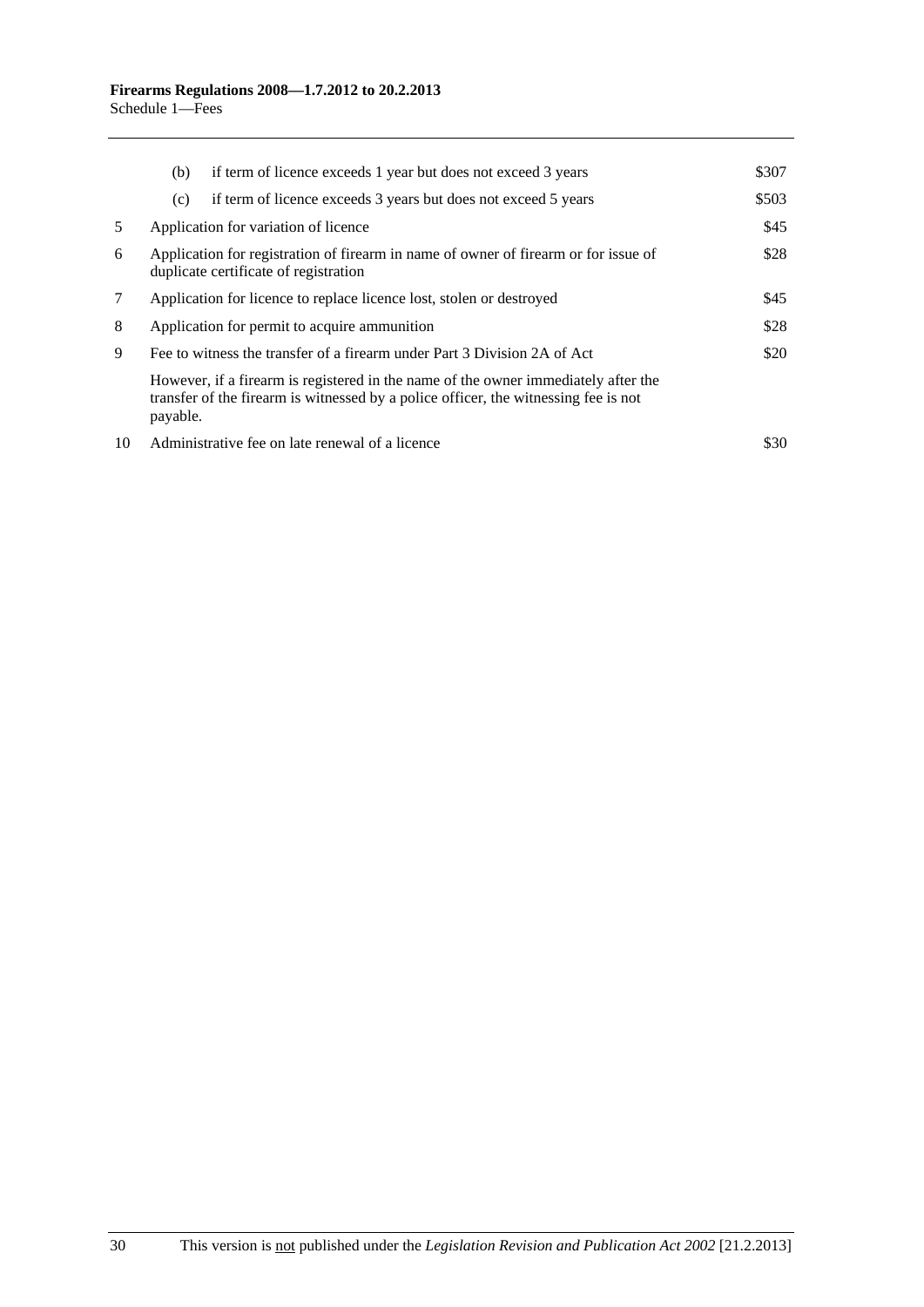# <span id="page-30-0"></span>**Legislative history**

# **Notes**

- Please note—References in the legislation to other legislation or instruments or to titles of bodies or offices are not automatically updated as part of the program for the revision and publication of legislation and therefore may be obsolete.
- Earlier versions of these regulations (historical versions) are listed at the end of the legislative history.
- For further information relating to the Act and subordinate legislation made under the Act see the Index of South Australian Statutes or www.legislation.sa.gov.au.

# **Legislation revoked by principal regulations**

The *Firearms Regulations 2008* revoked the following:

*Firearms Regulations 1993 Firearms (Compensation) Regulations 1996 Firearms (Exemption for Certain Exhibitors) Regulations 2003*

# **Principal regulations and variations**

New entries appear in bold.

| Year No  |     | Reference                | Commencement                                                           |
|----------|-----|--------------------------|------------------------------------------------------------------------|
| 2008 239 |     | Gazette 28.8.2008 p4161  | $1.9.2008$ : r 2                                                       |
| 2008 288 |     | Gazette 27.11.2008 p5281 | $27.11.2008:$ r 2                                                      |
| 2009     | 108 | Gazette 4.6.2009 p2538   | $1.7.2009$ : r 2                                                       |
| 2009 245 |     | Gazette 1.10.2009 p4771  | 1.10.2009: r 2—disallowed on $2.12.2009$<br>(Gazette 10.12.2009 p6025) |
| 2009     | 307 | Gazette 17.12.2009 p6378 | 17.12.2009: r2                                                         |
| 2010 67  |     | Gazette 10.6.2010 p2728  | $1.7.2010$ : r 2                                                       |
| 2011 63  |     | Gazette 9.6.2011 p2075   | $1.7.2011:$ r 2                                                        |
| 2012 96  |     | Gazette 31.5.2012 p2400  | $1.7.2012:$ r 2                                                        |

# **Provisions varied**

New entries appear in bold.

Entries that relate to provisions that have been deleted appear in italics.

| Provision       | How varied                                                            | Commencement |
|-----------------|-----------------------------------------------------------------------|--------------|
| Pt <sub>1</sub> |                                                                       |              |
| r <sub>2</sub>  | omitted under Legislation Revision and<br><b>Publication Act 2002</b> | 27.11.2008   |
| r 3             |                                                                       |              |
| $r \cdot 3(1)$  |                                                                       |              |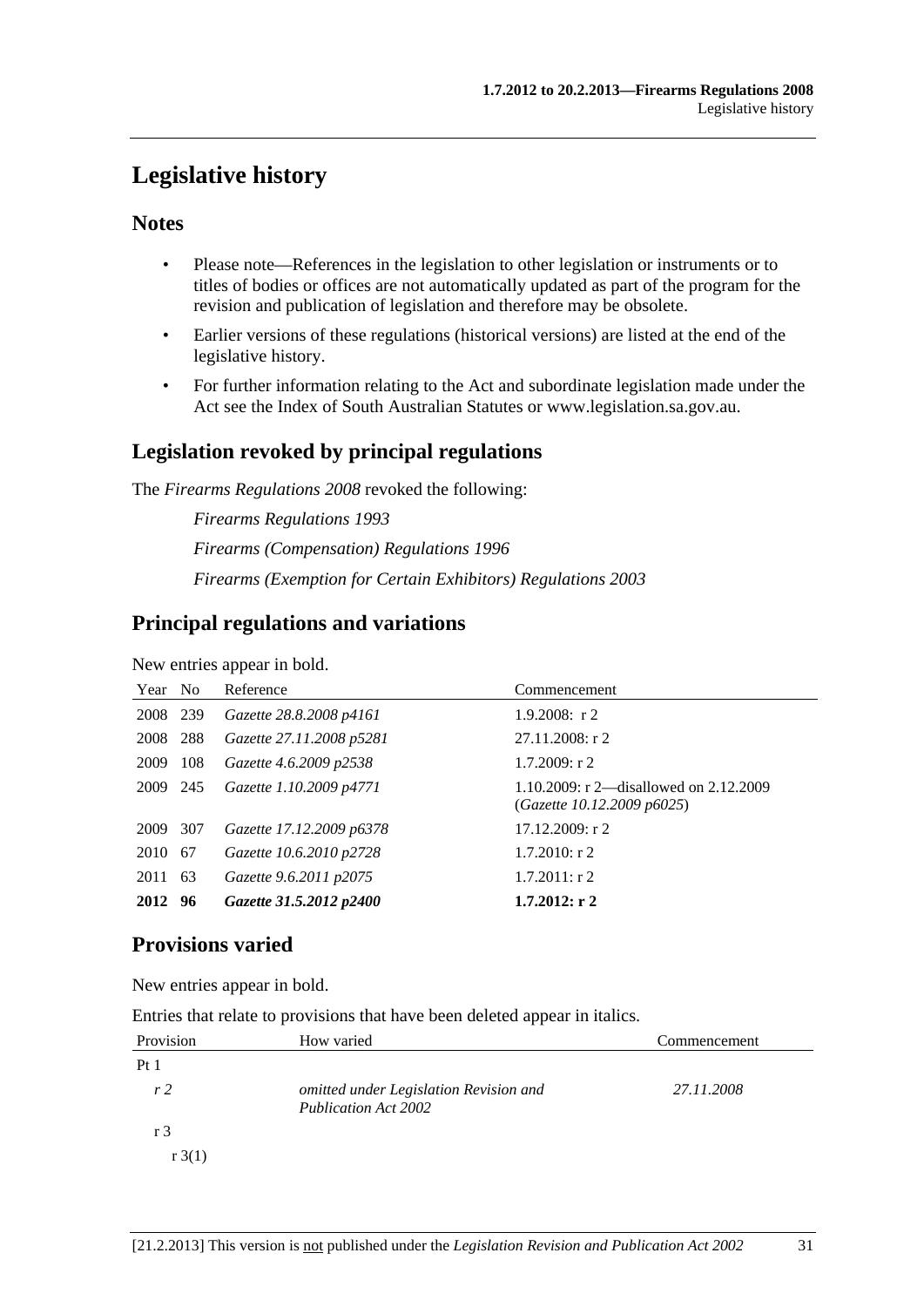#### **Firearms Regulations 2008—1.7.2012 to 20.2.2013**  Legislative history

| firearm                           | regulated imitation inserted by 307/2009 r 4 | 17.12.2009                        |
|-----------------------------------|----------------------------------------------|-----------------------------------|
| r <sub>4</sub>                    |                                              |                                   |
| r(4(1))                           | varied by 245/2009 r 4                       | 1.10.2009-disallowed<br>2.12.2009 |
|                                   | varied by 307/2009 r 5                       | 17.12.2009                        |
| r <sub>5</sub>                    | substituted by 245/2009 r 5                  | 1.10.2009-disallowed<br>2.12.2009 |
|                                   | substituted by 307/2009 r 6                  | 17.12.2009                        |
| r 5AA                             | inserted by 245/2009 r 5                     | 1.10.2009-disallowed<br>2.12.2009 |
|                                   | inserted by 307/2009 r 6                     | 17.12.2009                        |
| rr 5A and 5B                      | inserted by 288/2008 r 4                     | 27.11.2008                        |
| Pt 2                              |                                              |                                   |
| r <sub>7</sub>                    |                                              |                                   |
| r7(1)                             | substituted by $288/2008$ r $5(1)$           | 27.11.2008                        |
| r7(6)                             | substituted by $288/2008$ r $5(2)$           | 27.11.2008                        |
| $r \frac{7(7)-(9)}{2}$            | deleted by 288/2008 r 5(2)                   | 27.11.2008                        |
| r8                                |                                              |                                   |
| r $8(1)$ —(4)                     | substituted by $288/2008$ r $6(1)$           | 27.11.2008                        |
| r 8(5)                            | varied by 288/2008 r 6(2)                    | 27.11.2008                        |
| r 8(6)                            | varied by 288/2008 r 6(3), (4)               | 27.11.2008                        |
| Pt <sub>3</sub>                   |                                              |                                   |
| r11                               |                                              |                                   |
| r11(2)                            | varied by 245/2009 r 6(1)                    | 1.10.2009-disallowed<br>2.12.2009 |
|                                   | varied by 307/2009 r 7(1)                    | 17.12.2009                        |
| r 11(4a)                          | inserted by 245/2009 r 6(2)                  | 1.10.2009-disallowed<br>2.12.2009 |
|                                   | inserted by 307/2009 r 7(2)                  | 17.12.2009                        |
| r21                               |                                              |                                   |
| $r 21(1a)$ and $(1b)$             | inserted by 245/2009 r 7                     | 1.10.2009-disallowed<br>2.12.2009 |
|                                   | inserted by 307/2009 r 8                     | 17.12.2009                        |
| r27                               | varied by 245/2009 r 8                       | 1.10.2009-disallowed<br>2.12.2009 |
|                                   | varied by 307/2009 r 9                       | 17.12.2009                        |
| Pt 8                              |                                              |                                   |
| rr 55A and 55B<br>r <sub>60</sub> | inserted by 288/2008 r 7                     | 27.11.2008                        |
| r 60(1)                           | r 60 redesignated as r 60(1) 288/2008 r 8    | 27.11.2008                        |
| r 60(2)                           | inserted by 288/2008 r 8                     | 27.11.2008                        |
| Sch 1                             | substituted by 108/2009 r 4                  | 1.7.2009                          |
|                                   | substituted by 67/2010 r 4                   | 1.7.2010                          |
|                                   | substituted by 63/2011 r 4                   | 1.7.2011                          |